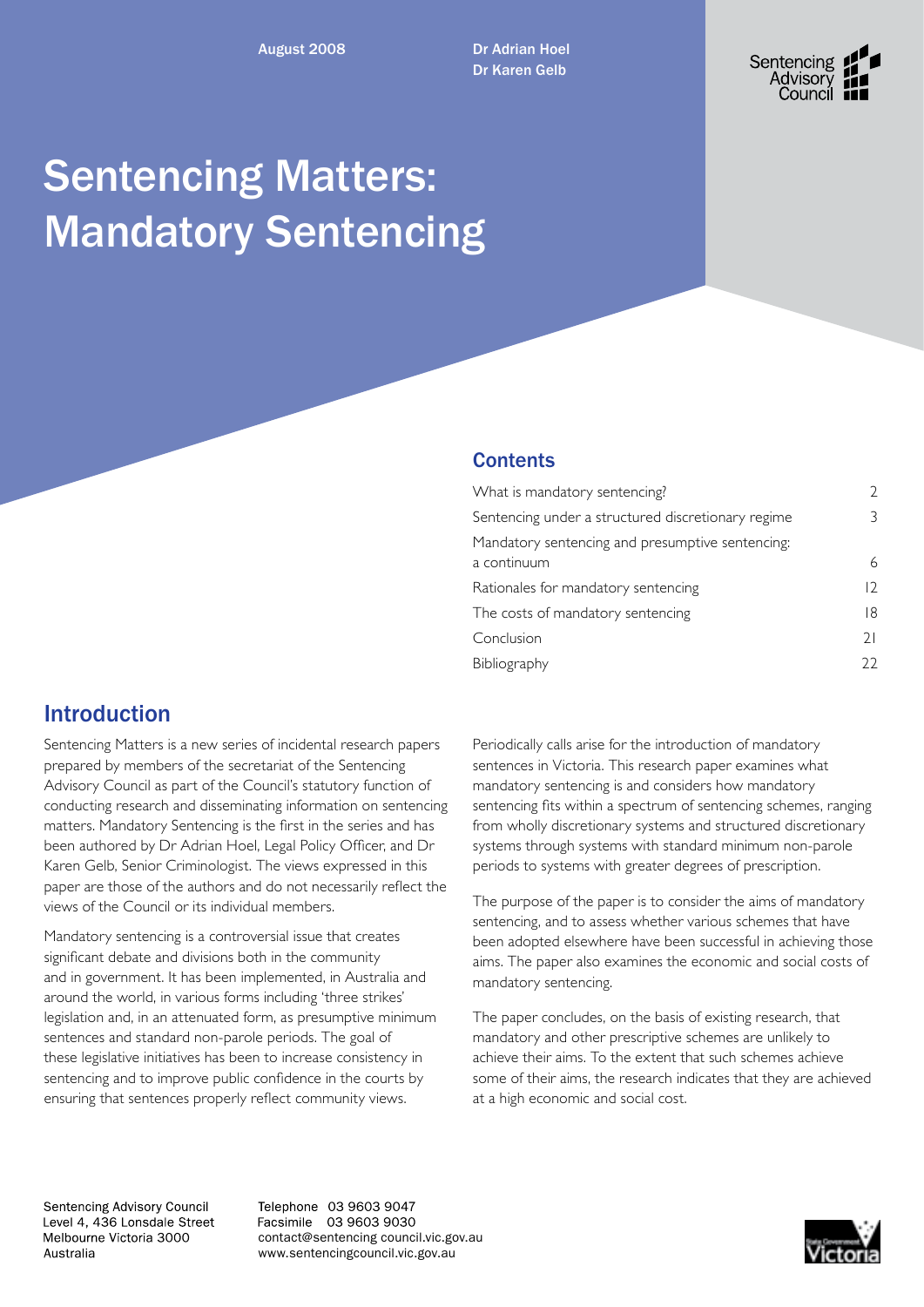### What is mandatory sentencing?

A mandatory sentence is a fixed penalty prescribed by parliament for committing a criminal offence (Roche, 1999; Australian Law Reform Commission, 2006, pp. 538–9). While a mandatory sentence can theoretically involve any type of sentence, typically it refers to a mandatory sentence of imprisonment.

There are very few offences in Victoria which carry a mandatory prison sentence. They are all offences of intermediate rather than serious gravity. $^1$  This has not always been the case in common law countries. Historically, in the United Kingdom, all serious offences drew a mandatory capital sentence and courts exercised very little discretion in sentencing offenders. In the eighteenth and nineteenth centuries, courts were bestowed with a progressively broader sentencing discretion, in terms of both the nature and the severity of the sanction (Fox and Freiberg, 1999, pp. 2–3).

Victorian law also provides for a system of infringement notices that have been introduced for offences ranging from parking illegally to drink driving. These notices prescribe notionally 'fixed' amounts of money and/or other sanctions such as licence suspension. Despite this, the sanctions prescribed for infringement notices are not mandatory sanctions as a person retains the right to have the matter determined before a court, which may impose some other sanction than that detailed in the infringement notice (see Fox, 2005, pp. 341–2; Fox, 1995, p. 287).

The term 'mandatory sentencing' is often thought to refer to the *severity* or *quantity* of the sanction. However, the term 'mandatory sentence' describes a prescribed *type* of sanction—it does not necessarily stipulate a specific minimum sentence level. For example, a mandatory sentence of imprisonment does not, of itself, specify the minimum period of imprisonment. However, the concept of mandatory sentencing is often used interchangeably with the idea of mandatory *minimum* sentences. Mandatory sentences generally prescribe both the type of sanction and the minimum level of the sanction. Sometimes they

For example, mandatory sentences of imprisonment are prescribed under the *Country Fire Authority Act 1958* (Vic) s 39C (causing fire with intent to cause damage) and the *Road Safety Act 1986* (Vic) s 30 (recidivist disqualified/suspended driving). Graver offences, such as murder (see *Crimes Act 1958* (Vic) s 3), do not have mandatory penalties attached to them. As part of the *Suspended Sentences and Intermediate Sentencing Orders Final Report—Part 2* (Sentencing Advisory Council, 2008), the Sentencing Advisory Council has recommended a review of the mandatory sentence prescribed for driving while disqualified/ suspended under the *Road Safety Act 1986* (Vic) s 30.

will provide for more severe sanctions for repeat offenders, such as the 'three strikes and you're out' legislation in many United States jurisdictions (Morgan, 1999).

Mandatory sentencing regimes are often the product of 'tough on crime' initiatives, prescribing severe mandatory minimum sanctions for the offences (Bagaric, 2002, p. 119). While many, perhaps even most, do this, severe sanctions are not, by definition, synonymous with mandatory sentencing. At least one Australian advocate of mandatory sentencing has attempted to distance the concept of mandatory sentencing from the harshness that it is often assumed to engender (Bagaric, 2002). Nevertheless, many supporters of mandatory sentencing, expressly or otherwise, also advocate more severe penalties. It is, however, unclear how well a mandatory sentencing scheme could provide for appropriately proportionate sanctions. It is precisely this issue of degree, of where to set the bar for a mandatory sanction and how to link it to an offence/offender's particulars, for which mandatory sentencing, lenient *or* severe, is most criticised. An avowedly parsimonious approach would probably alienate most core supporters of mandatory sentencing. While noting that mandatory sentencing does not necessarily entail more severe sanctions, this paper will largely address mandatory sentencing in the context of regimes where harsher penalties are one of the objectives sought as part of the legislative program.

A concept related to mandatory sentencing is that of presumptive sentencing. A presumptive sentencing system is one in which parliament prescribes both a sanction type and a minimum level of severity for a given offence which the court *must* impose *unless* there is a demonstrable reason—which may be broadly or narrowly defined—justifying a departure from this (Freiberg, 2005). Presumptive minimum sentencing schemes can differ in terms of their level of prescription, ranging from wholly voluntary guidelines to what effectively amount to mandatory sentencing regimes. A presumptive minimum sentence scheme has been adopted in New South Wales for the imposition of nonparole periods.<sup>2</sup> Many of the justifications for and criticisms of mandatory sentencing similarly apply to presumptive minimums.

<sup>2</sup> See the *Crimes (Sentencing Procedure) Act 1999* (NSW) Div 1A.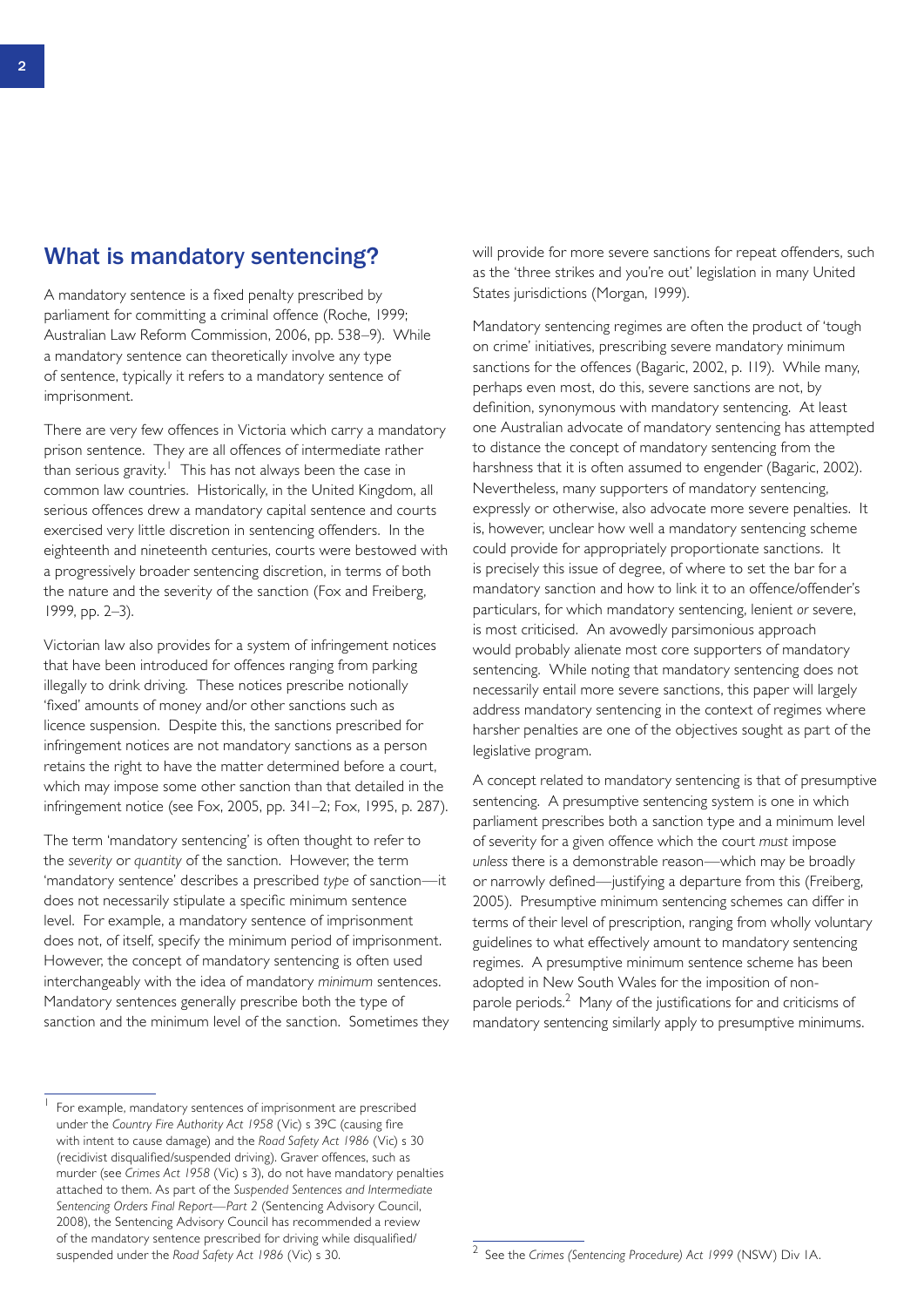### Sentencing under a structured discretionary regime

This section provides a brief overview of the current discretionary sentencing system in Victoria.<sup>3</sup> The section also presents some of the criticisms of discretionary sentencing systems that are typically used to justify the introduction of mandatory sentencing.

#### Who sentences in Victoria?

In Victoria, as in all Australian jurisdictions, parliament and the courts both have functions that shape sentencing and its processes. Parliament legislates in respect of specific aspects of sentencing (for example the *Sentencing Act 1991* (Vic)) and also prescribes maximum, and more rarely minimum, sanctions for offences. In its role as the people's representative body, parliament has the ability to amend existing legislation as well as to modify or abrogate judge-made law relevant to sentencing. The judiciary alone has the power to sentence offenders and, in doing so, interprets and applies the written law of Victoria as well as any relevant judgemade principles of law. Judges are appointed by the Governor on the advice of the senior members of the incumbent government.

There can be a degree of tension between parliament and courts in the area of sentencing. In sentencing offenders, courts have a measure of discretion as to how to apply the relevant law. Parliament, on the other hand, has no power to sentence offenders but is empowered to enact the legislation that guides the courts' sentencing discretion. Though each is independent of the other, parliament has the capacity to circumscribe the role of the judiciary in the sentencing process, while the judiciary is ultimately responsible for determining how the law applies to the cases that come before it.

The principal piece of legislative guidance on sentencing in Victoria is the *Sentencing Act 1991* (Vic), which sets out the purposes of sentencing, a basic process of sentencing and the factors that the court must consider in sentencing an offender. The *Sentencing Act 1991* (Vic) is supplemented by other Acts that set out the maximum penalties for specific offences. Courts are also guided by established common law sentencing principles (Fox and Freiberg, 1999, pp. 28–34). Under section 6AB of the

*Sentencing Act 1991* (Vic), the Victorian Court of Appeal can also promulgate guideline judgments that set out principles relevant to sentencing that lower courts are bound to consider when imposing a sentence (though, to date, no such guidelines have been promulgated).

### The Victorian sentencing process

The sentencing process commences only after a finding of guilt has been made against an offender. Sentencing is thus a separate phase of the trial process. The process used in Victoria is discretionary in the sense that the judge or magistrate can decide both the type and the severity of the sanction. This discretion is not unfettered: the sentencing discretion is a structured one, guided by legislation and common law principles. The exercise of the discretion is also subject to rehearing or review by higher courts.

The judge or magistrate is the sole decision-maker on the issue of sentence—the jury plays no role at all in sentencing. As part of the sentencing process, the judge or magistrate will hear submissions from the prosecution and defence on evidence that relates to either the circumstances of the offence itself or the circumstances of the offender. Where any such circumstances are found to be proven, they will act to aggravate (increase) or mitigate (decrease) the severity of the sentence imposed. Evidence in aggravation must be proven beyond reasonable doubt while evidence in mitigation must only be proven on the balance of probabilities.

#### The process can be illustrated by an example.

Bob works in a convenience store. He is 26 years old and is a trusted employee. He is found stealing money from the store. He has no criminal history. He is very remorseful and pleads guilty to the offence at an early stage in the proceedings.

The fact that Bob abused a position of trust is an aggravating factor. However, the fact that Bob has no relevant prior convictions, his remorse and his guilty plea would all be mitigating factors. Even in the absence of evidence of remorse, a guilty plea will generally act to mitigate a penalty because it reduces the time and cost of prosecution. It is also said to reduce negative impact on victims. The vast majority of criminal prosecutions are disposed of by way of a guilty plea.

The judge will weigh up this evidence in sentencing an offender and must consider what purpose or purposes ought to be advanced in sentencing. Section 5(1) of the *Sentencing Act 1991*

<sup>&</sup>lt;sup>3</sup> For a detailed analysis of sentencing law and practice in Victoria, see Fox and Freiberg, 1999, and also Fox, 2005. For a short, uncomplicated discussion of the sentencing process, see Judicial Conference of Australia, 2007.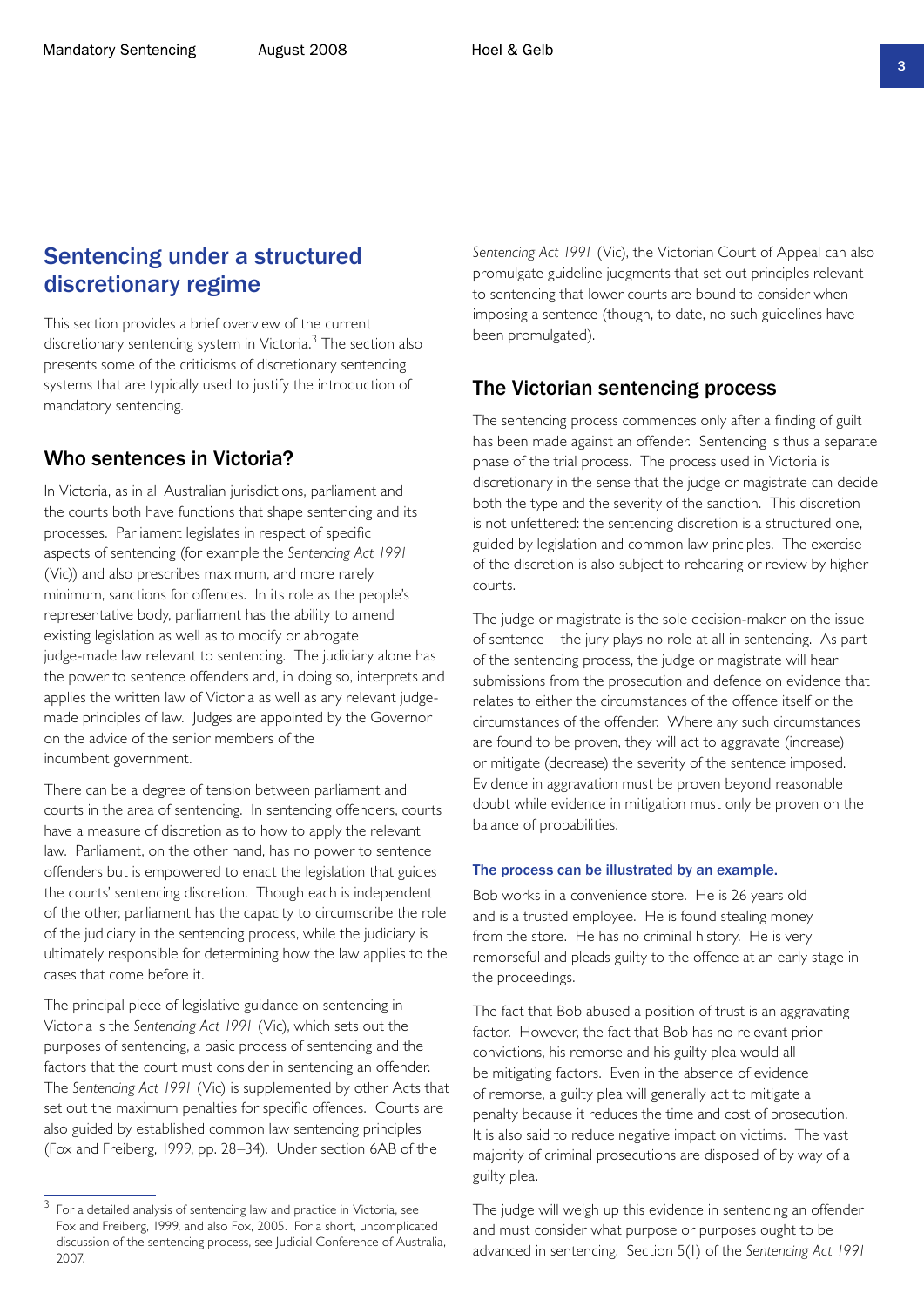(Vic) sets out the purposes for which sanctions may be imposed in Victoria. They are:

- punishment;
- deterrence;
- rehabilitation:
- denunciation; and
- protection of the community (or a combination of two or more of them).<sup>4</sup>

The extent to which each purpose is appropriate to a particular case, and the relative weight to be given to each purpose, will depend on the circumstances of the case and of the offender.

Assuming Bob has no prior convictions and a steady job, a court may be persuaded that Bob has some chance of rehabilitation and may impose a sentence to reflect this. A sentence favouring rehabilitation would generally be less harsh in terms of the nature and severity of the sanction, though it may involve some kind of education or supervision. Courts will often favour rehabilitative sanctions when sentencing young offenders, particularly where they have not previously offended, and subject, of course, to the gravity of the offence for which they are being sentenced. Bob is not particularly young. If he had previous convictions, the court may take the view that there is little or no chance of rehabilitation and may instead place more weight on other sentencing purposes such as deterrence and denunciation. Most sanctions encompass a number of sentencing purposes.

Victorian courts are also guided by section 6 of the *Sentencing Act 1991* (Vic), which incorporates the principle of parsimony—no sanction can be more severe than is needed to achieve the purpose or purposes for which it is imposed. The Act stipulates that the court must refrain from imposing a sanction within the sentencing hierarchy where the sentencing purpose or purposes could be achieved by a sanction that is lower in the hierarchy. The other broad principle that guides sentencing in the Act is that the court must impose proportionate sanctions—the severity of the sentence must fit the seriousness of the offence in all its circumstances. The court will determine what the proportionate sanction is by evaluating the facts of the case and by considering both the maximum penalty and current sentencing patterns for the offence.

When considering the sentencing facts, appropriate sentencing purposes and relevant sentencing principles, the court may also need to consider whether to record a conviction—which itself

amounts to a sanction in its own right, beyond a finding of guilt. A conviction must be recorded where a custodial or intensive correction order is imposed.

In addition, the court will need to consider common law sentencing principles. There are a large number of these common law principles. An example of such a principle is parity: a court must not impose disparate sentences on co-offenders in the same or subsequent criminal proceedings in the absence of clear differences in the degree of culpability or of other aggravating or mitigating factors between the offenders (Fox and Freiberg, 1999, pp. 725–6). This principle helps ensure consistency from case to case or offender to offender, and in doing so helps preserve public confidence in the judicial system.

#### Imagine that Bob has a co-offender, Andrew.

Andrew has a similar criminal history, a similar level of remorse, a similar level of cooperation with the investigating authorities and a similar level of culpability in the offence itself. Let us also assume that the court sentences Andrew with similar sentencing purposes in mind to those that the court considers in sentencing Bob. Under these circumstances, a court may not impose a disproportionately higher sentence on Bob.

But assume that Andrew had a much greater role in the offence. He was the instigator of the offence, did not demonstrate any remorse, did not assist the police investigations and was a repeat offender. Although their offences are notionally the same, there can be a legitimate disparity between the sentences. In other words, numerically inconsistent sentences *can* properly be imposed by a court in order to ensure there is consistency with regard to the overall culpability of the offender in the relevant offence.

A judge or magistrate is required to give reasons for sentencing an offender. These reasons do not have a prescribed format and need not deal with every particular factor relevant to sentencing, but must give an indication of the factors that have influenced the court in sentencing the offender. These reasons allow the parties to assess the extent to which their submissions have influenced the court and also allow third parties to ascertain how a court will sentence in a like matter in the future. In addition to this, reasons enhance judicial accountability and transparency and, themselves, assist appellate courts to determine whether a court has imposed an appropriate sentence (Fox and Freiberg, 1999, pp. 175–6).

The court will also normally need to consider whether it is appropriate to impose a non-parole period (this is the minimum period that the offender must serve in prison). If the court sets a non-parole period and at the end of that period the Parole Board approves parole, the offender will serve the remainder of the sentence in the community. Parole will normally be subject to conditions and/or supervision. There are no presumptive or fixed minimum parole periods in Victoria, nor are there any statutory

<sup>&</sup>lt;sup>4</sup> Most sentencing literature lists the five principal purposes of sentencing as: retribution, deterrence, rehabilitation, incapacitation and denunciation. See, for example, Fox and Freiberg, 1999, pp. 184–212. For consistency, this research paper will adopt the terminology generally used in sentencing literature, though it is noted that the purposes identified under the *Sentencing Act 1991* (Vic) incorporate a broader range of considerations than retribution, deterrence, rehabilitation, incapacitation and denunciation.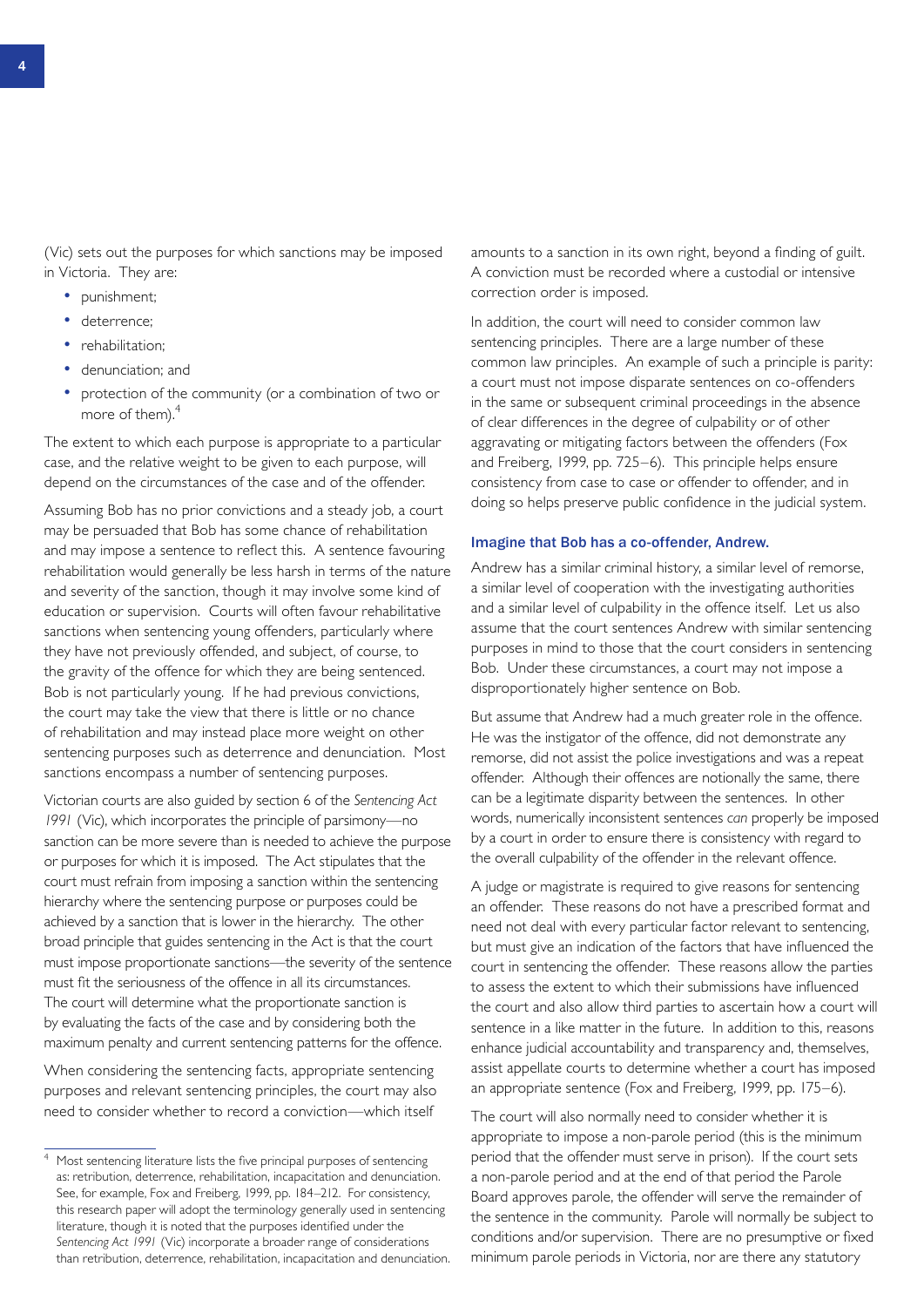formulae for determining parole.<sup>5</sup> Parole offers the corrections authorities a chance to closely monitor the reintegration of an offender into society. The decision to release an offender on parole is not automatic; the parole authorities will consider a range of factors including an offender's behaviour in gaol, an offender's criminal history and psychiatric reports concerning the offender.

Offenders may appeal against sentences, including the decision to record a conviction and decisions regarding the fixing of nonparole periods. Appeals depend upon an error being found or inferred in the trial judge's exercise of the sentencing discretion so as to persuade an appellate court to hear an appeal on the matter.<sup>6</sup> The prosecution may also appeal against sentences. Appeals by the prosecution must be in the public interest (see generally, Fox, 2005, Chapters  $10-11$ ).<sup>7</sup> The normal grounds argued by the prosecution and the defence are, respectively, that a sentence is manifestly inadequate or that it is manifestly excessive). These rights of appeal act as a check and balance ensuring that courts are sentencing in accordance with the relevant legislative and common law principles and substantially constrain the sentencing discretion of judges and magistrates in Victoria. Appeals help prevent arbitrary or incorrect sentences from being imposed. A defendant cannot appeal a sentence on the grounds of excessive severity where a court simply applies a prescribed mandatory sentence, though very few such sentences exist in Victoria.

### Criticisms of discretionary sentencing systems

A number of criticisms have been levelled at discretionary sentencing systems. The criticisms generally involve one or more of the following concerns:

- **inconsistency**—discretionary sentencing leads to unjustified disparity. Calls for mandatory sentencing reflect a lack of confidence that the courts can impose consistent sentences.
- **leniency**—discretionary sentencing results in sentences that are too lenient and that do not accord with contemporary community values.
- **relationship between courts and parliament**—it is sometimes suggested that courts are simply failing to sentence in accordance with the will of parliament (and its constituents, the community).

Inconsistency, leniency of sentencing and the role of the courts and parliament in this area are contentious issues in most legal systems. Sentencing is a highly divisive issue. Different people can have very different perceptions as to what a consistent sanction is, what community values are in relation to sanctions, who/what body is ultimately responsible for sentencing and who that body is ultimately answerable to.

The Victorian sentencing process offers significant guidance to judges and magistrates in sentencing. In addition to this, aberrant sentences will be subject to appellate review. These measures would appear, based on the statistics of organisations such as the Sentencing Advisory Council, to promote a substantial level of consistency. Courts take note of such statistics in assessing the general tariffs for offences. Even with the fairly prescriptive guidance under the *Sentencing Act 1991* (Vic) and contained within the common law, the sentencing discretion of judges and magistrates is considered to be too broad (Bagaric, 2002). This breadth of the sentencing discretion is said to lead to inconsistent, disproportionate and disparate sentences which affront important broader principles such as equality before the law and broader societal notions of fairness (Bagaric, 2002).

To some, consistency simply means setting a standard penalty or penalty range for each offence. This view underpins mandatory sentencing. The approach to consistency in Victoria is not so one-dimensional. While like cases will be treated alike and different cases differently, the offence itself is only one determinant, albeit a major one, of the sentence. The other determinants are the circumstances of the offence and offender. This approach, though more complicated, allows a sentence to be tailored more closely to all of the relevant factors. This can result in more variability in the sentences imposed.

It is argued that the current system is unduly lenient and thus does not effectively exact on the offender the degree of retribution commensurate to the offence itself and to contemporary community values. It is also argued that sentences imposed are not harsh enough to deter offenders or to incapacitate offenders effectively. It is difficult to ascertain whether current sentences are too lenient. While there is some less vocal and less trenchant criticism of discrete aspects of sentencing (such as the maximum penalties for specific offences), these criticisms do not necessarily amount to a call for mandatory sentencing. Judges and magistrates have, on occasion, publicly encouraged parliamentary review of the maximum penalties prescribed for given offences, in line with community concerns.

It is suggested that because judges are appointed, not elected, it is appropriate that the democratic will of the people, through the parliament, be given greater prominence in the sentencing process in terms of harsher and more numerically consistent sanctions being imposed (Garland, 2001, pp. 171–3; Roche, 1999). Sentences that are substantially lower than the maximum penalties prescribed by parliament are seen by some to suggest that the courts are failing to comply with the will of parliament. However, in Victoria, such criticisms fail to recognise that in the *Sentencing Act 1991* (Vic) parliament has stated that the maximum penalty is just one factor that the courts must take into account and that parliament has provided the courts with a discretion as to how those factors are to be applied in each case.

<sup>5</sup> For a succinct discussion of parole in Victoria see Fox, 2005, pp. 309–28.

<sup>6</sup> *Crimes Act 1958* (Vic) s 567.

<sup>7</sup> *Crimes Act 1958* (Vic) s 567A.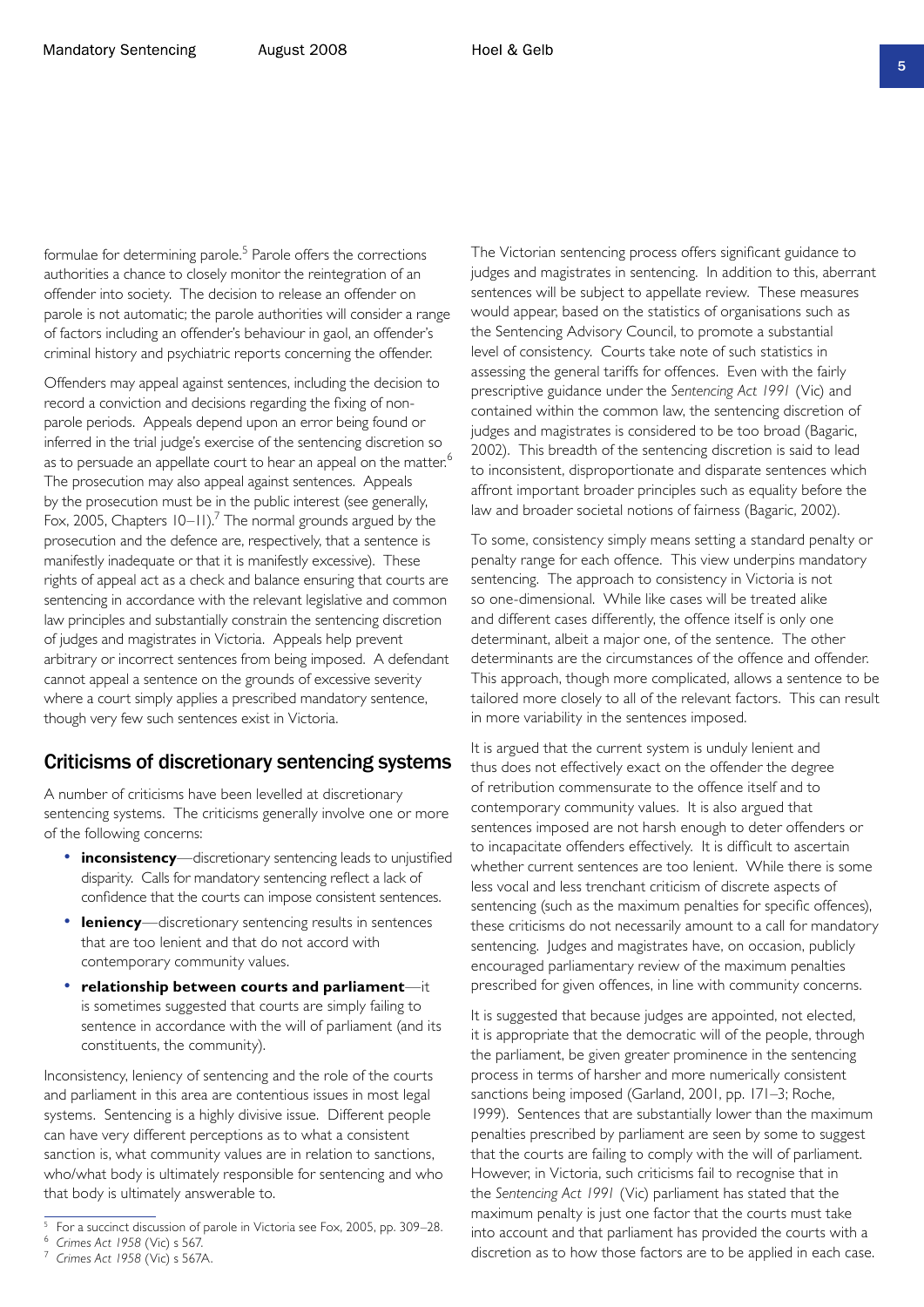### Mandatory sentencing and presumptive sentencing: a continuum

Jurisdictions around the world that have introduced mandatory sentencing regimes generally only implement them for specific offences or classes of offence, rather than for all crimes. These jurisdictions may or may not also make use of presumptive sentencing for other criminal offences or classes of offence. This section provides an overview of some of the presumptive sentencing regimes that have been implemented in Australia and the United States.

#### Presumptive minimum sentences

Presumptive minimum sentences can take a number of forms and entail varying levels of prescription. In essence, a presumptive minimum sentencing regime is one where prescribed legislative minimum sentences dictate the sentence that must be imposed by a court in sentencing offenders. The legislation will also stipulate grounds upon which the court may find the presumption to be rebutted and proceed to exercise its full sentencing discretion.

Presumptive minimums can be used to regulate various aspects of sentencing. They can theoretically be used for regulating financial and community service penalties as well as imprisonment. When used in respect of imprisonment, they will normally prescribe both the head sentence (the maximum period of imprisonment to be served by the offender) as well as the non-parole period (the minimum period to be spent in prison before an offender can apply for parole). Perhaps the most important factor in defining the operation of a regime of presumptive minimum sentences is the breadth of the grounds upon which the presumptive sentences can be rebutted or departed from. If a wide range of grounds is stipulated and/or if the grounds themselves are not construed narrowly, courts will retain a large discretion as to the type of sentence imposed. If the legislation makes provision for only a very narrow range of grounds upon which a presumptive minimum sentence may be rebutted or departed from then the regime's operation will closely resemble mandatory sentencing. Some presumptive minimum sentencing legislation, as well as stipulating the factors that can rebut the presumption, may also limit the effect that the rebuttal can have on the sentence. Some will allow for rebuttal only in order to *increase* the severity of the sanction while other legislation will allow for rebuttal either to increase *or decrease* the sentence from the presumptive minimum, as the sentencer sees fit.

Where presumptive minimums cover some but not all aspects of sentencing, even a strict regime may still allow courts some flexibility in the overall sentence imposed. For example, strict presumptive minimum sentence legislation that stipulates head

sentences but not non-parole periods would, theoretically, allow a court to temper an offender's sanction by setting a shorter non-parole period.

Figure 1 sets out a continuum of sentencing and the level of discretion given to the judge or magistrate. The bottom cell denotes unfettered sentencing discretion. An unfettered discretion is one that has no limitations in terms of maximums or minimums, has no transparency requirements (such as giving reasons), and has no guidance for judges and magistrates. The absence of these important facets of principled sentencing will render appeal mechanisms (if any exist) ineffective at worst and problematic at best. Second from the bottom is the current discretionary model used in Victoria that prescribes maximum penalties and regulates the sentencing discretion of Victorian courts through legislation and common law rules. The Victorian sentencing system thus does not confer an unfettered discretion upon judges or magistrates. The next narrowing of the sentencing discretion comes with presumptive minimums that allow for rebuttals to increase or decrease the sentence. Figure 1 also shows the variability in judicial sentencing discretion according to the grounds for ignoring the presumption and maintaining discretion:

- whether the presumptive minimum legislation provides for a wide or narrow range of factors that may rebut the presumption;
- whether the legislation broadly or narrowly defines the grounds for rebuttal;
- whether legislation does or does not regulate the imposition of non-parole periods; and
- whether rebuttals are permitted only for increasing the severity of the sentence.

Still stricter are regimes that provide for mandatory minimum penalties but that otherwise allow the sentencer to increase the sanction. Finally, at the top of the continuum in terms of the sentencing discretion are mandatory sentencing regimes that prescribe fixed penalties and that give the sentencer no discretion whatsoever in determining the sentence.

A number of Australian and overseas jurisdictions make use of presumptive minimum sanctions. The following briefly considers the presumptive minimum sentencing legislation currently in force in New South Wales, and provides a summary of both the Minnesota Sentencing Guidelines and the United States Federal Sentencing Guidelines. The presumptive minimum sanction regimes in these jurisdictions can be ranked in terms of the extent to which the sentencing discretion is regulated, with the most discretionary version of the regime operating in New South Wales and the strictest version represented by the United States Federal Sentencing Guidelines.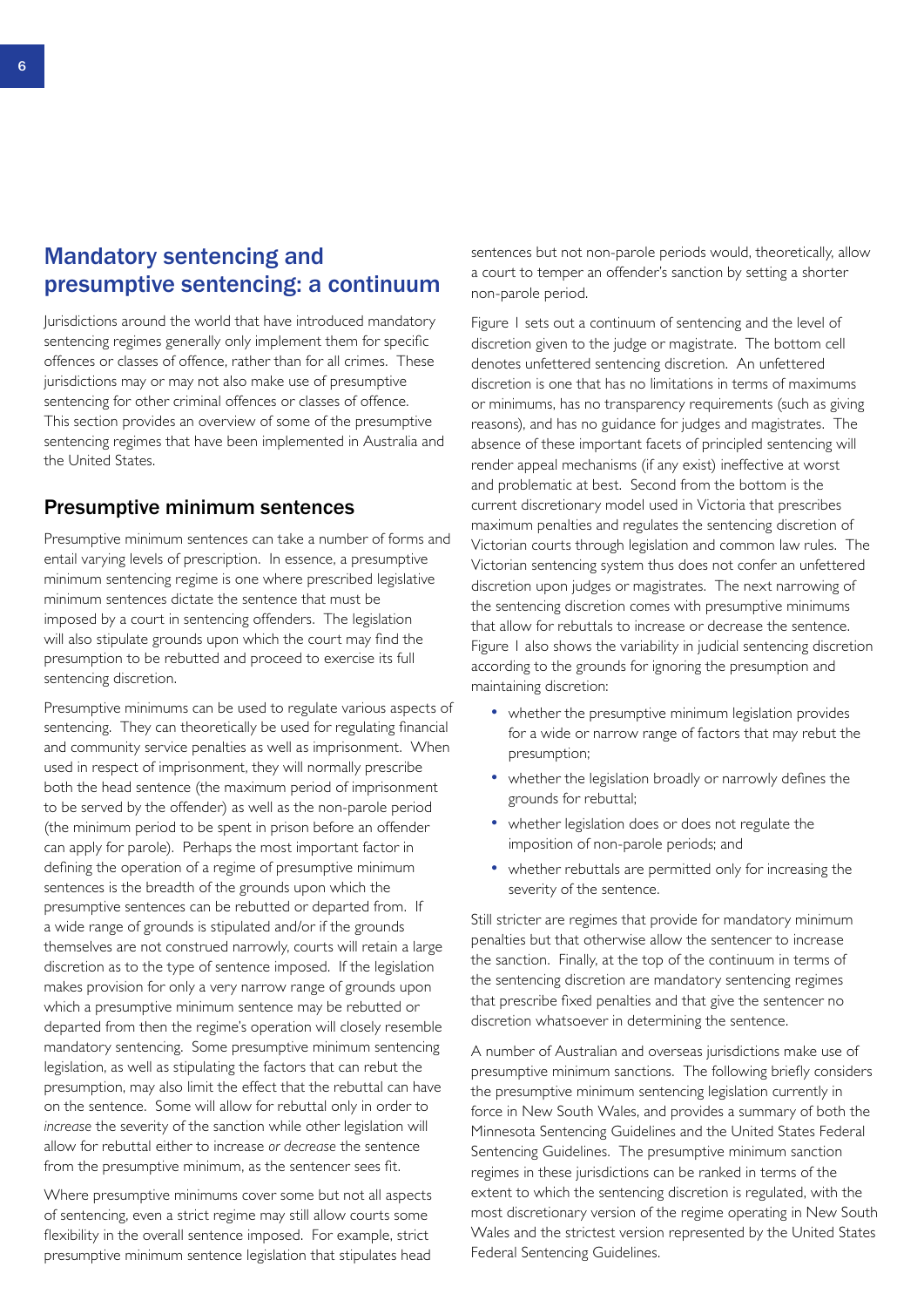#### Figure 1: The spectrum of approaches to discretion in sentencing

| <b>FIXED PENALTY</b>                   | Parliament specifies a set penalty for the offence.<br>The court has no discretion and is limited to a<br>'one size fits all' approach.                                                                                                                                                                                    |
|----------------------------------------|----------------------------------------------------------------------------------------------------------------------------------------------------------------------------------------------------------------------------------------------------------------------------------------------------------------------------|
| <b>MANDATORY</b><br><b>MINIMUM</b>     | Parliament specifies a range with a maximum and<br>minimum penalty.<br>The court has a narrow discretion about the factors that it can<br>take into account, as long as it imposes a sentence that is<br>within the statutory range.                                                                                       |
| <b>PRESUMPTIVE</b><br><b>MINIMUM</b>   | • Similar to a mandatory minimum,<br>because parliament specifies a range.<br>• Different to a mandatory minimum<br>because parliament allows the court to impose<br>a sentence below that range in defined circumstances.                                                                                                 |
| <b>STRUCTURED</b><br><b>DISCRETION</b> | • Parliament specifies a maximum penalty and provides a set of<br>general guidelines in sentencing legislation.<br>• The court can impose any sentence below the statutory maximum,<br>subject to legislation, common law principles and appellate review.<br>• The court can take a wide variety of factors into account. |
| <b>BROAD</b><br><b>DISCRETION</b>      | The court has a broad discretion to take any factors into account<br>and to impose any sentence.                                                                                                                                                                                                                           |

#### New South Wales standard non-parole periods

New South Wales introduced presumptive minimum penalties in respect of non-parole periods under the *Crimes (Sentencing Procedure) Act 1999* (NSW) Division 1A. The provisions (referred to in the Act as 'standard non-parole periods') relate only to parole and do not directly affect the determination of head sentences.<sup>8</sup> The provisions also relate only to serious drug offences, offences against the person, sexual offences, serious property offences and homicide offences committed on or after I February 2003.<sup>9</sup> Other serious offences such as fraud do not feature, nor do less serious indictable offences. This regime of presumptive minimums would fall in the lower end of the lower category of presumptive minimums in Figure 1.

Section 54B of the *Crimes (Sentencing Procedure) Act 1999* (NSW) provides that when imposing a sentence of imprisonment, the court must set the non-parole period provided in Division 1A which represents the penalty for a middle-range instance of the relevant offence unless there are circumstances that justify setting a shorter or longer period. The reasons for doing so must fall under those set out under section 21A of the Act, which provides

 $8$  It may be that setting presumptive minimum non-parole periods will tend to raise head sentences indirectly by pushing out the maximum penalties so as to keep the head sentences and non-parole periods roughly in the same proportions as they were prior to the introduction of the legislation.

 $\overline{9}$  The relevant offences and prescribed non-parole periods are set out in Div. 1A.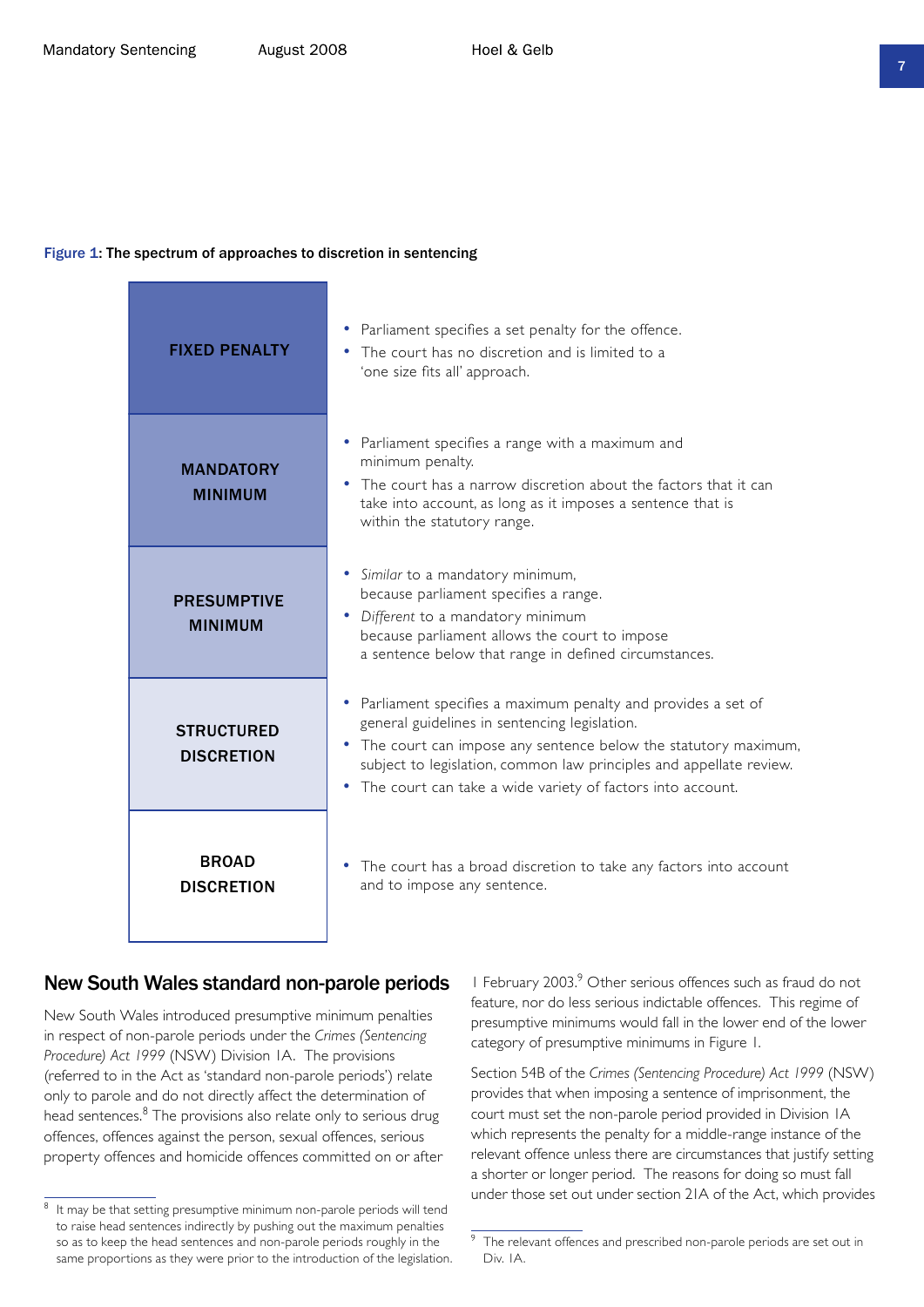an exhaustive (albeit very loosely worded) list of aggravating and mitigating factors under subsections 2 and 3. Section 21A(1) also outlines a residual class of factors that may be taken into account by courts—'any other matters that are required or permitted to be taken into account by the court under any Act or rule of law'. Section 21A(2) includes such factors in aggravation as abuse of a position of trust and gratuitous cruelty. Section 21A(3) includes mitigating factors such as a guilty plea and display of remorse. Division 1A requires that the court give reasons for imposing a non-custodial period for an offence with a prescribed minimum, or for otherwise deviating from the minimum non-parole periods in imposing a sentence of imprisonment. Under section 44(2) of the *Crimes (Sentencing Procedure) Act 1999* (NSW), the court must first determine the non-parole period and then impose the head sentence. Under that section, the balance of the sentence must not exceed one third of the non-parole period unless there are 'special circumstances'—this is intended to ensure that only a limited portion of a sentence may be served on parole (Marien, 2003). Where the court imposes a sentence inconsistent with the ratio prescribed in section 44(2) it must give reasons for doing so, though the failure to do so will not invalidate the sentence. The term 'special circumstances' has been held to fall under the residual category of factors in section 21A(1) (Marien, 2003).

The standard minimum non-parole periods do not apply when courts impose a head sentence of life imprisonment or an indeterminate sentence, nor do they apply to offences dealt with summarily or to custodial sentences imposed on mentally ill offenders under mental health legislation. The exclusion of offences heard summarily is worthy of additional comment as there are some offences that have standard minimum periods which can be dealt with summarily (Marien, 2003). Not only does this mean that the courts that process the bulk of criminal cases will not be bound by this regime, it also means that the decision to try a matter summarily (or not) will have an effect on both the applicable statutory maximum *and minimum* sentence prescribed.

The NSW approach to setting non-parole periods does not appear to fetter the sentencing discretion significantly. Courts remain free to diverge from the prescribed non-parole periods as long as there are one or more relevant aggravating or mitigating factors and the court gives reasons for diverging from the prescribed period. The range of aggravating or mitigating factors listed in the Act is fairly broad and the factors themselves are expressed in quite expansive terms (Roser et al., 2003, see generally [03-016]; see also Anderson, 2006). From the cases to date, it appears that:

[T]he actual constraints imposed on sentencers by the standard non-parole period…are no more or less onerous than the maximum penalty as a 'reference point' but the range of cases

that may be encompassed by the middle range of objective seriousness are such that this new guidepost will be utilised more often in structuring judicial sentencing (Anderson, 2006, p. 216).

The current NSW Director of Public Prosecutions strongly opposed the introduction of standard minimum periods (Cowdery, 2007). Despite this, he has stated (2007, p. 8):

I find consolation now in the fact that, like the mandatory life sentencing legislation [used in other Australian jurisdictions] in 1996, so many let-outs have been provided for the courts by the [standard minimum] legislation as interpreted by the Court of Criminal Appeal that the exercise of judicial discretion has remained largely intact.

It may well be that the flexibility that was built into the legislation will in fact render the legislation ineffective. Because the standard minimum non-parole regime commenced in respect of offences committed on or after 1 February 2003, there are only limited data available on the sentences imposed under it.<sup>10</sup> These data indicate that there has been an increase in the terms of nonparole periods imposed for some regime offences. The data also indicate that there has been an increase in the rate of offenders incarcerated for some of the offences falling under the regime (NSW Sentencing Council, 2006, pp. 13–16). However, while these figures suggest some similarity in the types of sanctions being imposed, this does not necessarily imply a consistency in sentence severity.

In the absence of more detailed statistics on sentences under the standard minimum non-parole period regimes, it may be worth considering how the previous legislative attempt in NSW to guide the courts' sentencing discretion fared.

Prior to the implementation of the standard minimum non-parole periods in NSW, there was a statutory formula prescribed under section 44(2) of the *Crimes (Sentencing Procedure) Act 1999* (NSW) (note that this section has now been amended). This legislation basically provided that a non-parole period needed to be 75% of the head sentence period unless special circumstances existed. The goal of the legislation was to ensure that judges, when imprisoning offenders, would impose sentences that prescribed that a greater portion of the sentence actually be served in proportion to the head sentence. The legislation allowed judges to impose sentences outside the formula where special circumstances existed and that is exactly what they did. Describing this previous system, Keane, Poletti and Donnelly (2004) noted that it was 'something of a rarity for a sentence to reflect the statutory norm' and that up to 87.1% of cases where imprisonment was imposed departed from the prescribed statutory formula.

<sup>&</sup>lt;sup>10</sup> Some data can be found in NSW Sentencing Council (2006), annexures A and B.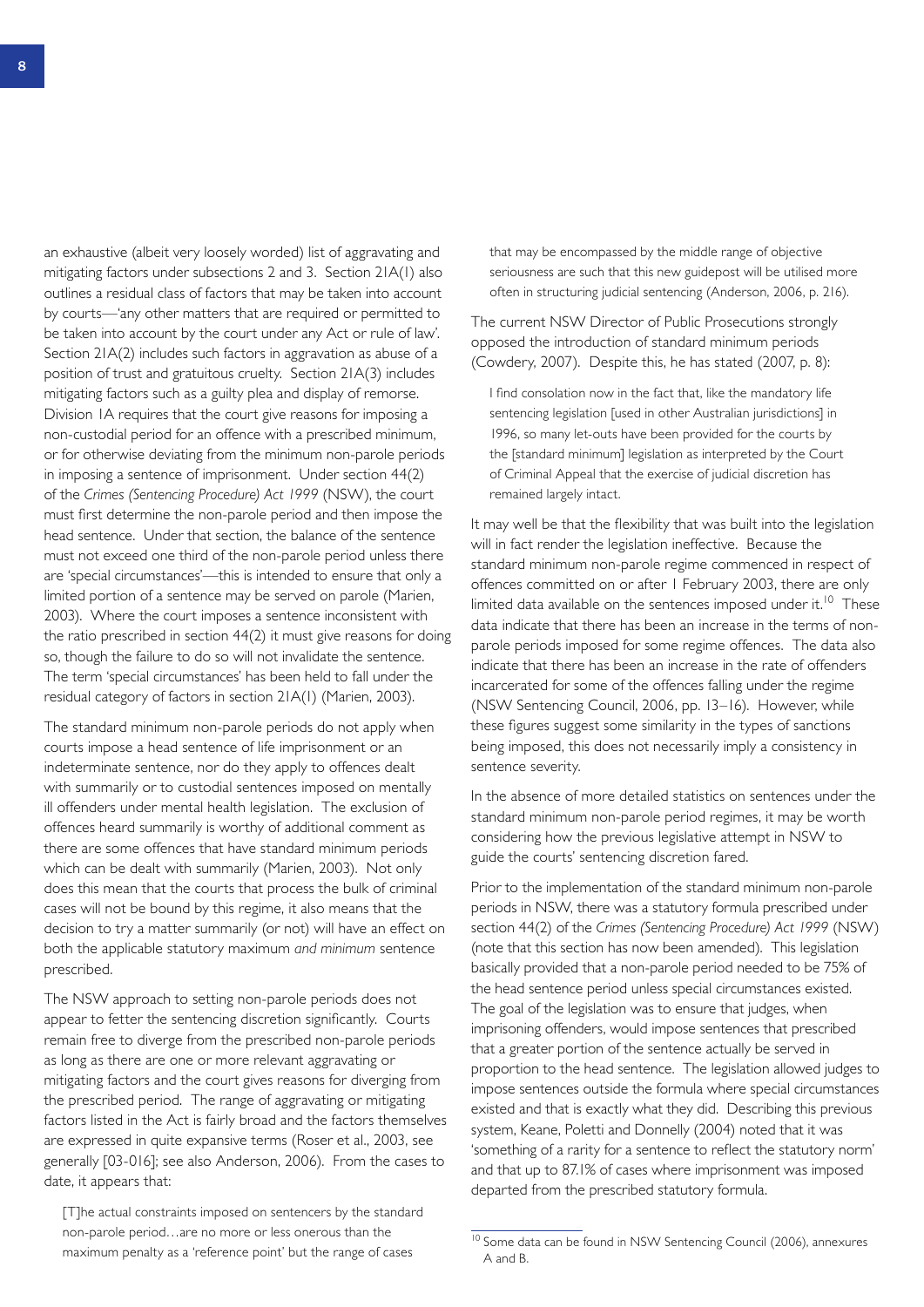These high departure rates and the non-conformity of the judges to the stipulated statutory norms indicate that this previous attempt to ensure more consistent and severe sentencing did not achieve its aims. Indeed, discussing standard minimum nonparole periods, Cowdery (2007, p. 10) has said:

It is fair to say that judges have been quite ingenious in finding ways to avoid being unnecessarily constrained by the legislation, so (in my view, at least) the legislation has failed to contribute much to either consistency or transparency in sentencing.

This failure of the legislation itself does not necessarily equate to a failure by the courts to deliver justice, nor is the judges' use of the 'let-outs' necessarily contrary to the will of parliament (which included them in the legislation in the first place). Cowdery (2007, p. 17) observed:

The modern historical objective of sentencing in our system is to make the punishment fit the crime and the criminal. It is not possible for the relevant sentencing considerations to be identified accurately and comprehensively in advance of the offending (as Parliament would have to do in order to be able to fix just sentences in legislation). There must be left scope for discretion, to be exercised in a judicial fashion (and not arbitrarily or capriciously). The alternative is not justice.

#### Minnesota Sentencing Guidelines

Minnesota has had a regime of presumptive minimum sentences for felony offences for more than 25 years in the form of the Minnesota Sentencing Guidelines. Many jurisdictions in the United States (US) make use of sentencing guidelines (including Washington State, Wisconsin, Utah, Pennsylvania, Oregon, Maryland and Delaware).<sup>11</sup>

The sentencing discretion historically bestowed upon judges in US jurisdictions is much broader than that in Australian jurisdictions. In most US jurisdictions, elements of the offence, together with any attendant conduct, need to be put to the jury. After a finding of guilt is made, the judge makes findings on sentencing facts based on the 'preponderance of evidence' or balance or probabilities, and the decisions are, absent constitutional concerns, normally unreviewable (Frase, 2007). In the past, this has sometimes led to unjust and/or disparate outcomes. Guidelines were instituted in Minnesota, in part as a means of more closely guiding the sentencing discretion, and in part to re-assert retribution as a central (though not overbearing) sentencing purpose (Frase 2008, pp. 88–9).

The Minnesota Sentencing Guidelines Commission was established by the Minnesota legislature in 1978 to determine presumptive sentencing guidelines for various serious offences, represented in summary form in the grid. As shown in the extract in Figure 2 (page 10), the grid sets out penalties for the offences covered and is presumptive both as to the *severity* of the sanction and *whether* the sanction is actually executed. The guidelines exist independently of the statutory mandatory minimum sanctions that are also prescribed for certain offences.

The Commission is composed of judicial officers, corrections officials, members of the public and lawyers. It meets periodically to consider the operation of the guidelines, which may be amended by it to address issues in the guidelines and sentence levels.

Felony offences other than sexual offences are organised into 11 categories by reference to their severity, I being low severity and XI being very serious. Sexual offences are arrayed on a separate eight-level grid that operates in a similar fashion. There are some felony offences, such as incest, that are not typically prosecuted and/or that encompass a wide range of underlying behaviours and so are not specifically ranked within the grid. A sentencing judge would need nominally to rank any such offence prior to sentencing. First-degree murder also does not feature on the grid because it carries a mandatory sanction of life imprisonment.

The horizontal axis of the grid is determined by the offender's criminal history, which relates to four factors: prior felony record; the offender's custody status at the time of the offence; the prior misdemeanour and gross misdemeanour record of the offender; and the prior juvenile record for young adult felons. The original intention of the guidelines was to give primary weight to the current offence in sentences and accord only secondary significance to offenders' criminal histories. As well as reducing the impact of criminal history on sentences, the Minnesota guidelines also attempt to 'provide uniform standards for the inclusion and weighting of criminal history information' (Minnesota Sentencing Guidelines Commission, 2007, p. 5). There is a formula for determining the 'score' of the offender by reference to the four criminal history factors; this score is then plotted on the grid along with the ranked severity of the current offence. Criminal history scores can be amended in line with community values and other factors on a year-to-year basis.

When sentencing, a judge must plot the offence type on the vertical axis and the offender history on the horizontal axis. The judge is then taken to the appropriate cell in the grid that stipulates the range (in months) of the imprisonment period that may be imposed. A judge may depart from the guidelines only where substantial and compelling circumstances render the departure more appropriate than the presumptive sanction, but must provide detailed reasons for doing so. These circumstances broadly correlate to aggravating and mitigating factors and are

<sup>&</sup>lt;sup>11</sup> See the National Association of State Sentencing Commissions website: <www.ussc.gov/states.htm>.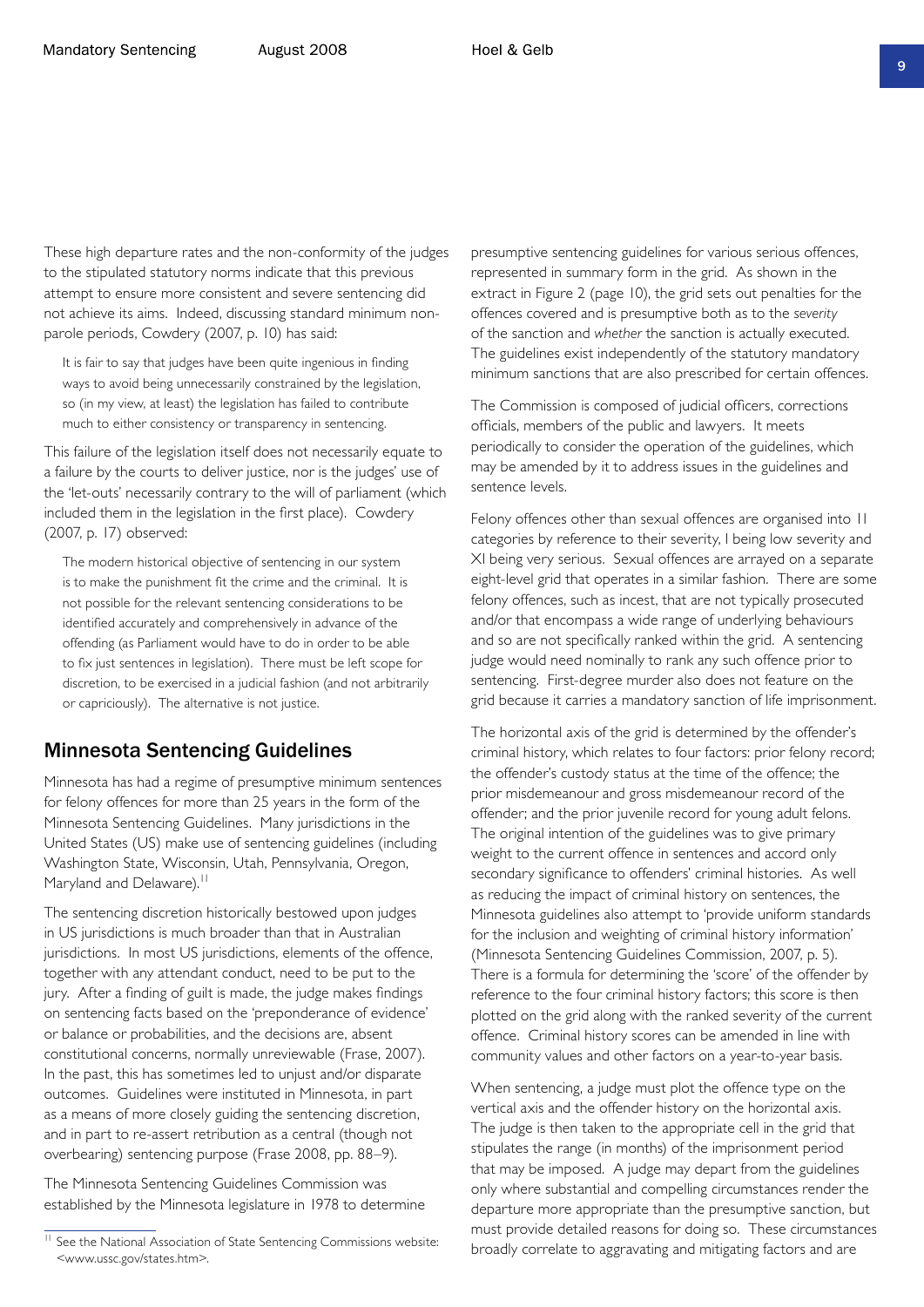#### Figure 2: Extract of Minnesota Sentencing Guidelines 2007

#### **CRIMINAL HISTORY SCORE**

| <b>SEVERITY LEVEL OF CONVICTION</b><br><b>OFFENSE</b>                                               |                | $\bf{0}$          | 1              | $\mathbf{2}$      | 3              | 4               | 5              | 6<br>or more      |
|-----------------------------------------------------------------------------------------------------|----------------|-------------------|----------------|-------------------|----------------|-----------------|----------------|-------------------|
| Murder (2nd Degree)<br>(intentional murder;<br>drive-by- shootings)                                 | XIµ            | $306*$<br>261-367 | 326<br>278-391 | 346<br>295-415    | 366<br>312-439 | 386<br>329-463  | 406<br>346-480 | 426<br>363-480    |
| Murder (3rd Degree)<br>Murder (2nd Degree)<br>(unintentional murder)                                | X              | 150<br>128-180    | 165<br>141-198 | 180<br>153-216    | 195<br>166-234 | 210<br>179-252  | 225<br>192-270 | 240<br>204-288    |
| Assault (1st Degree)<br><b>Controlled Substance Crime</b><br>(1 <sup>st</sup> Degree)               | IX             | 86<br>74-103      | 98<br>84-117   | 110<br>$94 - 132$ | 122<br>104-146 | 134<br>114-160  | 146<br>125-175 | 158<br>135-189    |
| <b>Aggravated Robbery</b><br>(1st Degree)<br><b>Controlled Substance Crime</b><br>$(2^{nd}$ Degree) | VIII           | 48<br>41-57       | 58<br>50-69    | 68<br>58-81       | 78<br>67-93    | 88<br>75-105    | 98<br>84-117   | 108<br>$92 - 129$ |
| Felony DWI                                                                                          | VII            | 36                | 42             | 48                | 54<br>46-64    | 60<br>$51 - 72$ | 66<br>57-79    | 72<br>62-84       |
| <b>Controlled Substance Crime</b><br>$(3rd$ Degree)                                                 | V <sub>l</sub> | 21                | 27             | 33                | 39<br>34-46    | 45<br>39-54     | 51<br>44-61    | 57<br>49-68       |

\* The figure on the top line represents the midpoint for the range while the bottom line gives the penalty range for months of imprisonment (the greyed out section in the bottom left corner denotes offences that presumptively should have a term of imprisonment stayed unless some other legislation requires that the sentence be executed).

µ The grid classifies offences into 11 severity levels; only levels VI-XI are extracted here.

not defined exhaustively; nonetheless, the intention is clearly that such departures be exceptional and unusual. Where the judge attempts to impose a more severe sanction than the presumptive sentence due to an aggravating factor, the grounds upon which the aggravating factor is based need to be found as proven by a jury (Minnesota Sentencing Guidelines Commission, 2007). In extreme circumstances, judges may impose a sentence up to the statutory maximum available for an offence. The defence and the prosecution have the right to appeal both improper departures and improper failures to depart from the guidelines (Frase, 2008). Under the Minnesota guidelines, courts do not exercise any role in relation to parole. The Minnesota guidelines set out some minimum terms that need to be served in respect of certain lengths of sentences and/or sentences in respect of specific crimes. Parole cannot exceed one third of the total sentence and is only awarded for good behaviour whilst in prison. Some life sentences specifically exclude the possibility of parole, whilst others may allow parole after a minimum

period of 30 years. Subject to these limitations, the Minnesota Department of Corrections exercises sole discretion to grant or refuse parole (Frase, 2008).

In the past decade, there has been increasingly greater appellate scrutiny of sentencing decisions and the principles that surround sentencing in the US. A number of appellate cases in the US have ruled that the sentencing guidelines cannot be absolutely binding on trial courts. These decisions have arisen out of constitutional appeals regarding sentences imposed under the United Stated Federal Sentencing Guidelines and the guidelines in other US states. A trio of important cases—*Apprendi v New Jersey* (2000), *Blakely v Washington* (2004) and *United States v Booker* (2005)<sup>12</sup>—has ruled that aggravating evidence is subject

<sup>12</sup> *Apprendi v. New Jersey* (99-478) 530 U.S. 466 (2000); *Blakely v. Washington* (02-1632) 542 U.S. 296 (2004); *United States v. Booker* (04-104) 543 U.S. 220 (2005).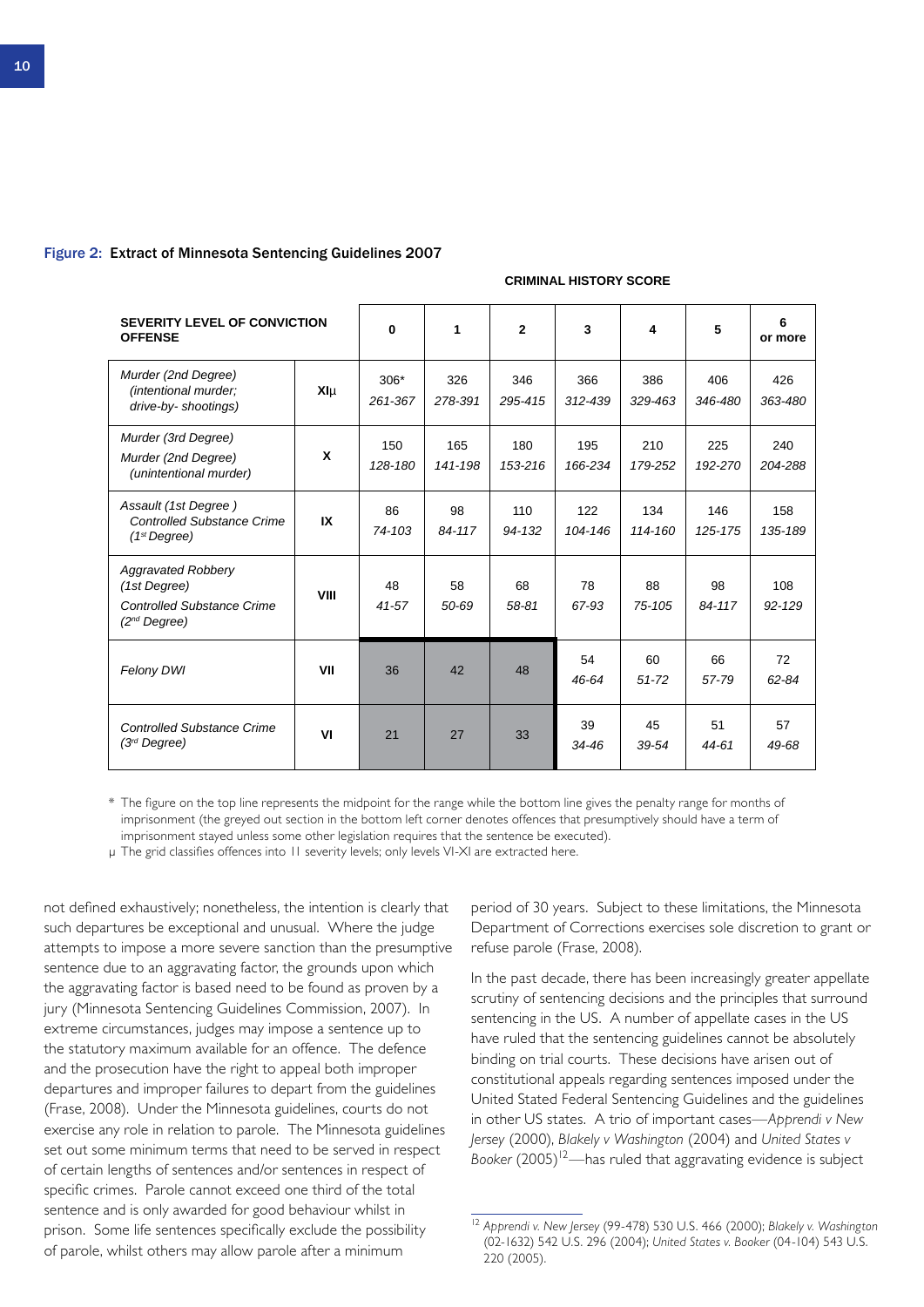to jury trial rights and proof beyond reasonable doubt and that the guidelines themselves are only advisory. This undermines central operational facets of such guidelines and also has wider implications as these cases also require judges to take account of a broad range of other general sentencing factors (Frase, 2007). These latter factors are likely to affect the operation of nonbinding guidelines as well as binding guidelines though the precise effect of these cases is still being ascertained in US jurisdictions (Hofer, 2006). Because the Minnesota guidelines are not strictly binding, it may be that the effect of these cases will be less pronounced. Thus far, the trial courts in Minnesota have tended to adhere to the Minnesota guidelines in sentencing offenders (Frase, 2006).

#### United States Federal Sentencing Guidelines

The United States Federal Sentencing Guidelines operate in a similar fashion to the Minnesota guidelines by tabulating the appropriate severity of sentence by reference to both the seriousness of the offence and the offender's criminal history. Offences are ranked into 43 categories in ascending order of seriousness; criminal history is ranked into six levels. Like the Minnesota guidelines, the Federal Sentencing Guidelines are presumptive not only as to the severity of the sanction but also as to the nature of the sanction imposed. Offences are divided into four zones, A–D, in ascending order of seriousness. These zones determine whether prison or other sanctions either *can* or *must* be imposed. The Federal Sentencing Guidelines set out the factors that determine the criminal history score of the offender. They also purport to set out exhaustively the grounds for departure from the presumptive ranges (United States Sentencing Commission, 2007). The Federal Sentencing Guidelines are more inflexible and more severe than many other sentencing guidelines in the US, including the Minnesota guidelines. The Federal Sentencing Guidelines have been criticised for their complexity, rigidity, severity, inappropriate uniformity and general disproportionality (Freed, 1992; Gertner, 2008).

As noted above, the trio of cases concluding with *United States v Booker* (2005) has rejected key aspects of sentencing guidelines in the US. As a result of this, the Federal Sentencing Guidelines, though initially intended to be mandatory, are now only presumptive in nature and may require significant reform in the future to comply with these cases. Evidence indicates that since *Booker* there has been a higher departure rate from the Federal Sentencing Guidelines than prior to *Booker*, though more than 60% of the sentences imposed since *Booker* have remained within the range prescribed in the Federal Sentencing Guidelines (Hofer, 2006, pp. 433–4).

#### Summary

This section has discussed three types of presumptive minimum sentencing regimes. They are all very different in the way they operate and in their levels of punitiveness. In New South Wales, for example, the judge is still left with a discretion to diverge from the presumptive minimum non-parole period, while under the United States Federal Sentencing Guidelines a judge has, at least on the face of them, less discretion to diverge from the prescribed presumptive sanction (although *United States v Booker* (2005) has lessened the rigidity of the guidelines).<sup>13</sup> However, recent studies and appellate decisions suggest that they are not as rigid as originally intended.

While much of the discussion in the following sections regarding mandatory sentencing is relevant to presumptive minimum sentences it is worth noting the findings of Bushway and Piehl (2007) on presumptive minimum sentencing regimes in the US and their ability to control judicial discretion and prevent disparity. The Bushway and Piehl study analysed the effectiveness of presumptive as well as voluntary sentencing regimes in the US. They concluded that presumptive minimum sentencing regimes might not be as successful in controlling judicial discretion and limiting disparity as previous studies have found them to be. Bushway and Piehl (2007) suggested these studies, which have tended to focus on numerical sentencing outcomes alone, have not paid due regard to the multiple actors apart from judges who share some element of the sentencing discretion—such as prosecutors, who, in exercising prosecutorial discretion to proceed with charges, may exercise a de facto sentencing discretion where presumptive minimums are in force. Further to this, Bushway and Piehl noted that, while presumptive minimum sentencing creates a nominally objective process of sentencing, judges still retain a potentially powerful sentencing discretion in applying the relevant sentencing guidelines (such as determining the 'score' of the offender). Because of this, Bushway and Piehl concluded that even in jurisdictions with very rigid guidelines, judges and other actors exercise a substantial sentencing discretion, directly or indirectly, despite the veneer of consistency and non-disparity.

The rationales for presumptive minimum sentences are similar to those for mandatory sentences and, accordingly, the criticisms made of mandatory sentencing apply equally to presumptive minimum sentences (see, for example, Australian Law Reform Commission, 2006, pp. 537–8, 540–2). The following two sections present, first, a discussion of the rationales for mandatory sentencing regimes and secondly, a discussion of the costs associated with these regimes.

<sup>&</sup>lt;sup>13</sup> Western Australia introduced sentencing guidelines, similar to the US grids described above, under the *Sentencing Legislation Amendment and Repeal Bill 1998* (WA). This legislation was passed by parliament but was never actually proclaimed and never entered into force.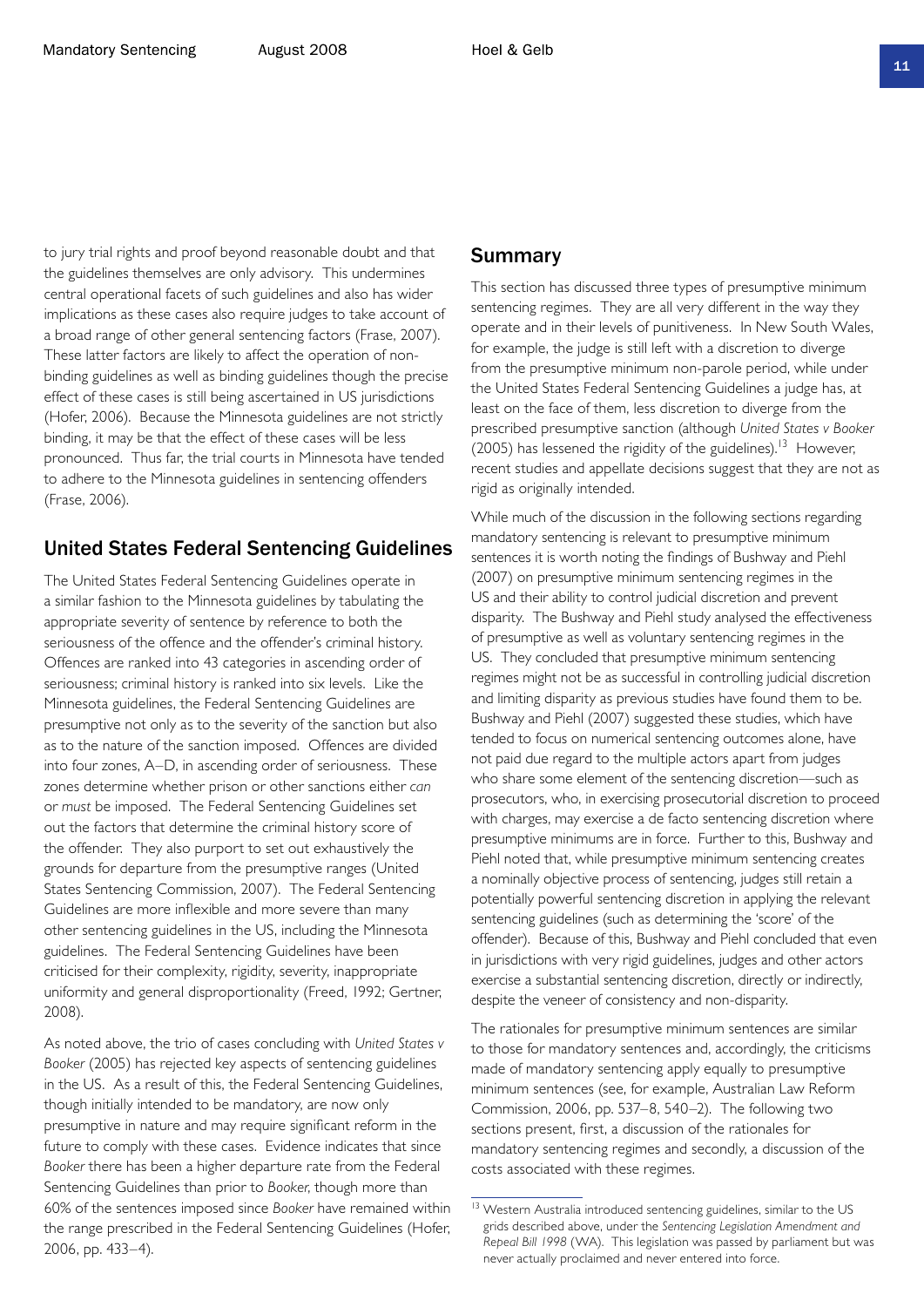### Rationales for mandatory sentencing

Of the various rationales of sentencing, mandatory sentencing tends to emphasise deterrence and incapacitation. It also aims to provide for greater consistency in sentencing and to reflect community expectations of punishment more closely.

In critically assessing mandatory sentencing, this section presents a brief discussion of the underlying principles upon which such regimes have been founded.

### Retribution and consistency

One of the central aims of sentencing is retribution; that is, to express society's disapproval of an offender's conduct. Retribution has long been a pre-eminent sentencing purpose in Western legal systems. Retribution can be traced back to the concept of *lex talionis* in the Old Testament.<sup>14</sup> While some writers may characterise retribution simply as vengeance (Bagaric and Amarasekara, 2000), even this early formulation of retribution plainly prescribed 'a high degree of equivalence between the offence and the sanction: "eye for eye, tooth for tooth, hand for hand, foot for foot"' (Fox, 1994, p. 490). The primacy of retribution in Western legal systems was re-asserted in the 1970s partly as a result of a general move away from rehabilitation following research that suggested that rehabilitation did not work (see Martinson, 1974).

Most modern retributive theorists believe that there is a need for some level of parity between the sanction imposed and the crime committed. For this reason, modern retributive theory has adopted the concept of 'just deserts' (Fox and Freiberg, 1999; von Hirsch, 1981).

In the context of retributive theory, proportionality acts as both a determining and a limiting factor in establishing a sentence; a proportionate sanction is formulated by a sentencer principally by reference to the gravity of the offence in its objective circumstances. Proportionality, in this context, is known as 'cardinal proportionality', which dictates that a sanction may not be disproportionate (either too harsh, or too lax) to the objective gravity of the offence itself. Some retributive theories also make use of the concept of 'ordinal proportionality', which directs that a sanction for an offence may not be disproportionate in relation to those imposed for other offences. Ordinal proportionality necessitates the formulation of some kind of schedule or scale of offences in terms or seriousness, with a corresponding scale of punishments in order of seriousness.

The use of such a scale helps to promote equality and consistency: offenders are sanctioned in similar ways for offences of similar gravity and differently for ones that are different. This ensures that sanctions will be proportionate to the offence within the framework of other offences in a given legal system.

In sanctioning offenders, retribution can achieve some very important outcomes. Retributive sentences satisfy the disapprobation of the public and serve as a public denunciation of the offender and the offender's conduct. The moral outrage of the community is expressed and public confidence in the administration of justice is thereby reinforced. In addition, Bagaric and Amarasekara (2000) write that retribution promotes a consistent approach to the sanctioning of offenders, being firmly based on the nature of the offence rather than other factors, like community protection and deterrence, seen by retributivists to be wholly extraneous to the process of sentencing.

How well do the underlying justifications and principles of mandatory sentencing fit with retributive theory?

One of the primary aims of mandatory sentencing is to ensure that there is greater consistency in sentencing, both between a given offence and its sanction (such that the punishment fits the crime), and between the punishments imposed on different offenders (such that similar sanctions are applied for similar offences). It is argued that by mandating specific penalties to be applied by the courts, there will be a greater level of ordinal and cardinal proportionality. Additionally, it is argued that the sanctions imposed, which will generally be strict, will better convey the indignation of the public. Parliament is a better judge of this and judges are either not able or not willing to impose sufficiently severe sanctions on a consistent basis. Discretion is seen as the enemy of consistency—inconsistency equals injustice.

Mandatory sentencing pays only a superficial regard to the principles that underpin retributive theory. Particularly where mandatory sentencing is applied only to select offences (as is generally the case), it may actually interfere with the hierarchy of sanctions (Australian Law Reform Commission, 2006, p. 540). It may artificially increase the severity of sanctions for some types of conduct while not doing so for conduct of similar blameworthiness that is not targeted by the regime. It may also interfere with the concept of cardinal proportionality to the extent that a single criminal offence can incorporate a range of different levels of culpability: a mandatory sentence may set an artificially high minimum sanction that becomes disproportionate to the specific circumstances of a given offence. Warner (2007b,

<sup>14</sup> Exodus 21:24.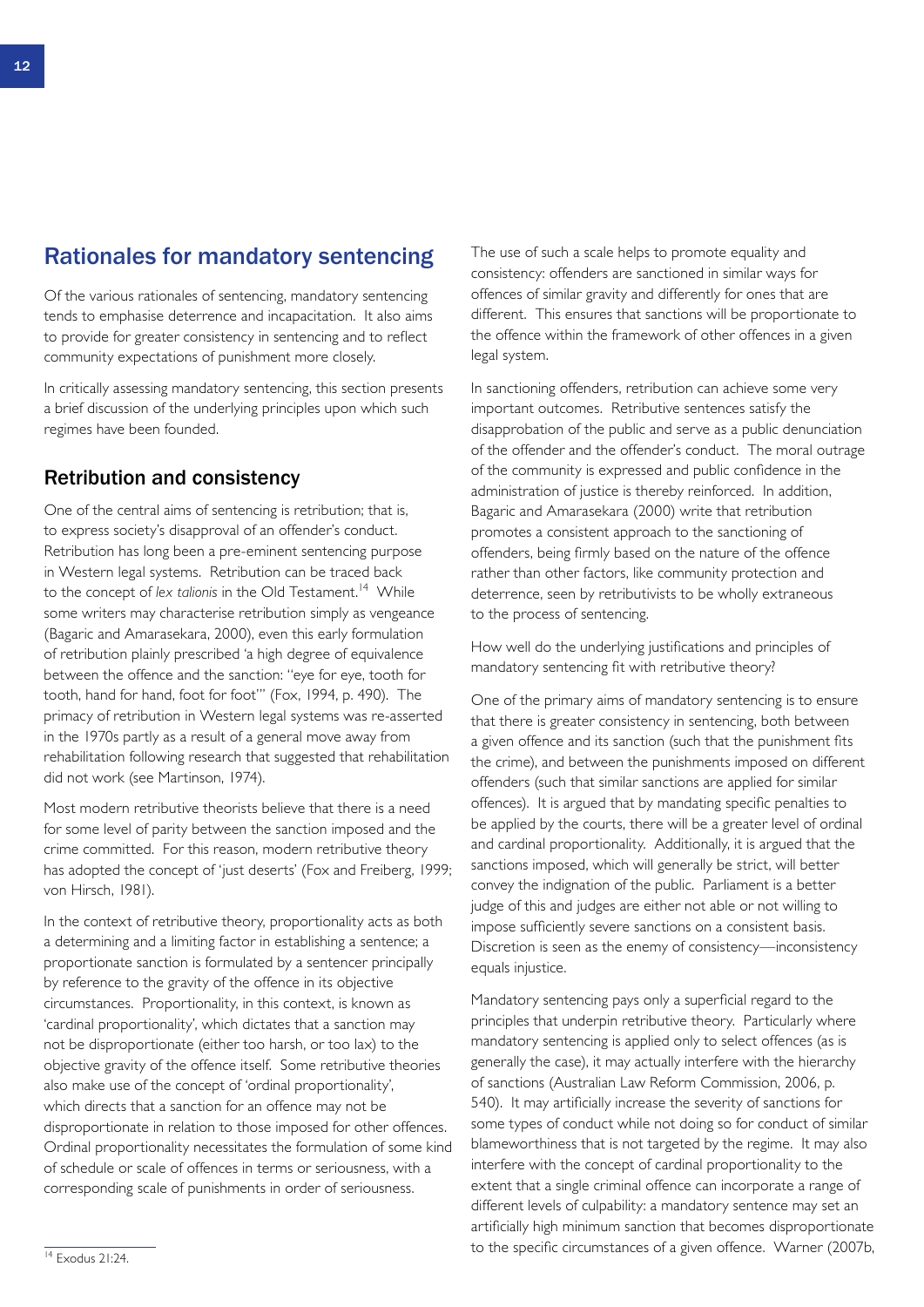p. 344; see also Johnson and Zdenkowski, 2000) provides some particularly stark examples of this disproportionality brought about under the now-repealed Northern Territory mandatory sentencing legislation:

- An Indigenous woman who was employed and was a first offender was sentenced to 14 days' imprisonment for stealing a can of beer.
- A 16-year-old with one prior conviction received a 28 day prison sentence for stealing a bottle of spring water.
- A 17-year-old first offender received a 14 day prison sentence for stealing orange juice and lollies.
- A 15-year-old Indigenous boy was sentenced to 28 days' imprisonment for stealing less than \$100 worth of stationery and died in custody whilst serving his sentence.

It is worth recognising that the examples listed above are instances of some of the worst excesses of mandatory sentencing legislation. It may well be possible to find cases where discretionary sentencing regimes have also produced wholly disproportionate sentences. No sentencing system can guarantee this will not occur. Despite this fact, it should be borne in mind that in a discretionary sentencing regime, no judge or magistrate would *ever* be *required* to impose a wholly disproportionate sanction and any such sanction would be subject to appeal. In a mandatory sentencing regime, the judge or magistrate would be required to impose such a sentence and the sentencing would *not* be subject to review for being manifestly excessive.

Modern retributivists see a need for some type of moral equivalence between the offence and its sanction—it is artificial simply to look at the act alone and try to divorce it from its surrounding circumstances. The focus of mandatory sentencing, in seeking consistency, is on sanctioning offenders found guilty of the same offence in the same way with little or no regard to the differing circumstances of each. Rather than achieving consistency, however, mandatory sentencing actually runs the risk of punishing materially *different* levels of culpability with a single arbitrary sanction—the same penalty for materially different criminal conduct. Though the sanction imposed may be nominally consistent, it may, in fact, be substantively inconsistent in terms of the offenders' overall culpability. In addition to this, mandatory sentencing tends to escalate sentencing severity (Australian Law Reform Commission, 2006, p. 540). A judge may be better able to arrive at consistent sanctions from case to case, by reference to the individual circumstances of the cases, than parliament, which is unable to prescribe the myriad circumstances surrounding offences.

#### **Deterrence**

One of the central aims of mandatory sentencing is deterrence (Roche, 1999). Deterrence encapsulates two distinct concepts: 'specific deterrence', which attempts to deter the particular offender from re-offending; and 'general deterrence', which aims to deter other would-be offenders in society from offending.

The notion of deterrence assumes a rational link between human behaviour and punishment. It also presupposes that an individual can rationally weigh up the advantages and disadvantages of a given behaviour and choose a course of action based on this deliberation. Deterrence assumes that rational individuals, in seeking to advance their own self-interest, will only engage in illegal conduct where the expected benefits outweigh the expected costs after allowing for the risks of detection and the costs of prosecution (Posner, 1985; Bagaric and Amarasekara, 2000; Fox and Freiberg, 1999, p. 209). Deterrence-based sanctions are thus consequentialist: they are a means of achieving an outcome and not *per se* a punishment.

Mandatory sentencing is said to provide an extra level of deterrence by ensuring that the cost of illegal conduct outweighs the benefits, in terms of both the *severity* of the sanction and the *certainty* that the sanction will be imposed consistently where there is a successful prosecution.

There are two other ideas related to the concept of general deterrence: 'marginal deterrence' and 'absolute general deterrence'. Marginal deterrence refers to the extent to which the severity of a sanction will better deter an offender (that is, whether a *more severe* sanction will achieve a greater level of deterrence). Absolute general deterrence deals with the extent to which the *threat* of sanctions *per se*, whatever their nature or severity, has any effect on the incidence of criminal conduct (that is, whether the threat of some type of sanction deters offenders at all). Tonry (2005, p. 53) writes that '[m]andatory minimum penalties are no more than a specific instance of an attempt to deter crime through penalty increases'. By prescribing the type of sanction to apply to a given offence and stipulating its severity, mandatory sentencing schemes are attempting to achieve a greater level of marginal deterrence. Those that prescribe incrementally more severe sanctions, such as the 'three strikes and you're out' legislation used in many parts of the United States, are particularly clear examples of these attempts at marginal deterrence. Schemes that provide for non-ascending sanctions can still generally be regarded as being aimed at marginal deterrence because of their relative severity and the specificity of their application to certain offences (Tonry, 2005).

Despite the intuitive appeal of deterrence as a concept, it has been criticised on empirical grounds as well as for broader theoretical reasons.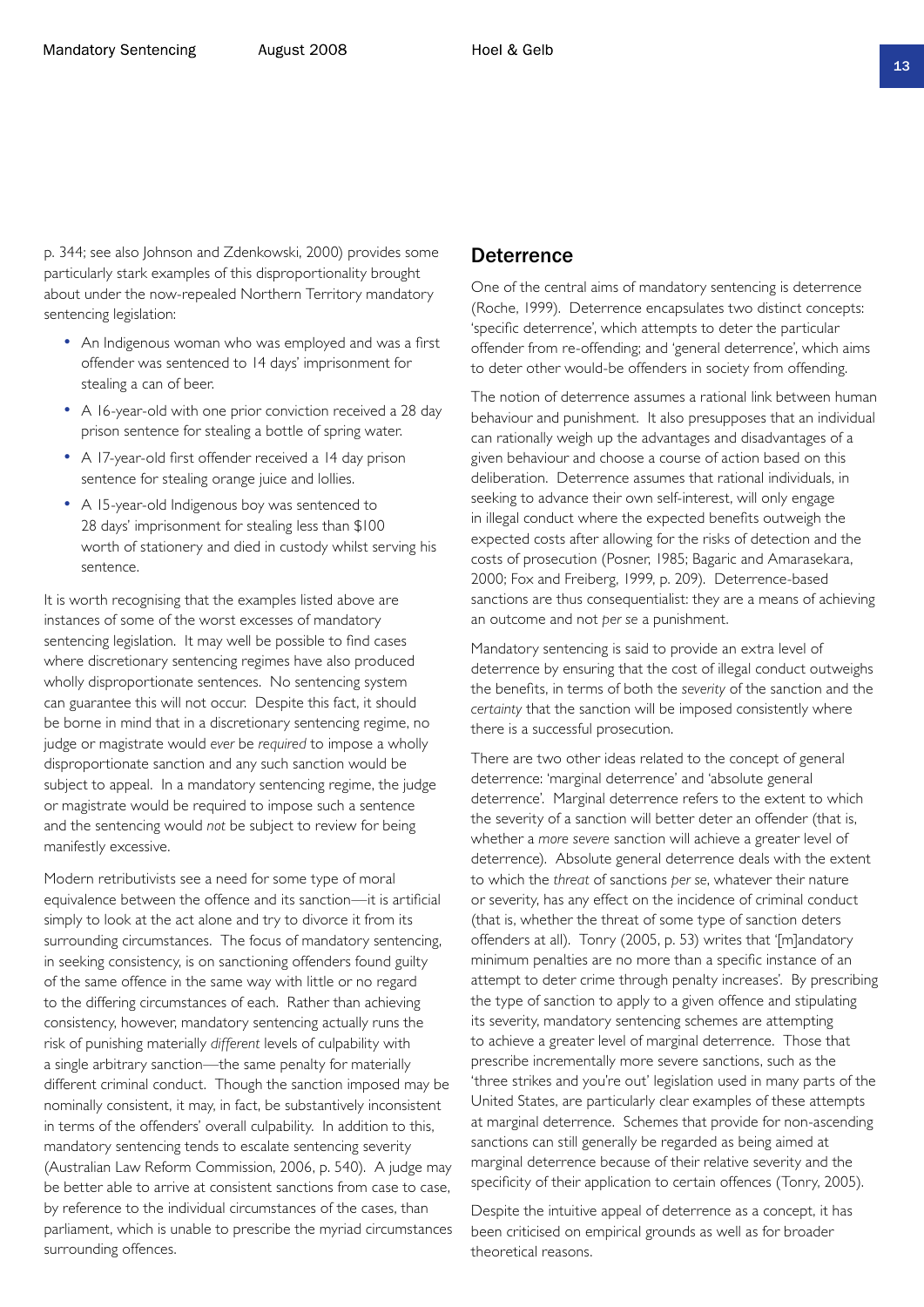The empirical basis for marginal deterrence is disputed. A large number of studies have found no clear correlation between sanction severity and levels of offending (Hogg, 1999; Zimring and Hawkins, 1973; Blumstein, Cohen and Nagin, 1978). Tonry (2005, pp. 52–3) observed:

Imaginable increases in severity of punishments do not yield significant (if any) marginal deterrent effects. Three National Academy of Sciences panels all appointed by republican presidents, reached that conclusion, as has every other major survey of the evidence. [citations omitted]

There is little evidence to suggest that a more severe penalty is a better deterrent than a less severe penalty.

Absolute general deterrence has been found to have a stronger empirical basis, but it does not provide much substantive guidance to sentencers and policy-makers in assessing both the choice and the level of sanction (Bagaric and Amarasekara, 2000); it requires that there *be* a sanction but does not mandate that it be of a particular character or severity (Tonry, 2005). Thus, it would appear from research to date that making a penalty mandatory rather than discretionary will be unlikely to increase its deterrent value.

It is difficult for empirical research in general to identify the factors that bring about behaviour change in an offender, in any case. Lower rates of offending may be due to a range of factors apart from deterrence—such as old age, lack of opportunity, change in life circumstances or increased risk of detection due to changed criminal justice policy. Such studies would be 'counterfactuals', requiring a researcher to gauge whether a person would have offended but for a sanction imposed or the threat of one in the future (Duff and Garland, 1994).

There are some broader theoretical criticisms that can be made of deterrence theory that are pertinent to mandatory sentencing. Deterrence presupposes that would-be offenders are rational actors who are capable of weighing up, and actually do weigh up, the costs and benefits of a particular course of conduct. Crime, however, is often impulsive and lacking such judicious forethought. In any case, the circumstances of would-be offenders may be such as to make a cost-benefit analysis of little application—to some people the threat of punishment may be less of a disincentive and the possibility of a small gain to satisfy a short-term need a greater incentive than a cost-benefit analysis would actually suggest (Roche, 1999; Tonry, 1996; Tonry, 2005). While some of the above discussion on deterrence would be equally relevant to the notion of deterrence in discretionary sentencing regimes, these regimes do not mandate widespread use of more severe sanctions (with their attendant high demands on the public coffers) as a panacea for deterring crime.

#### Incapacitation

The aim of mandatory sentencing is not solely to deter offenders. The imprisoning of offenders pursuant to a mandatory sentence also serves to prevent offenders from re-offending while in custody (Roche, 1999). This is known as 'incapacitation' or 'community protection'. Like deterrence, incapacitation is a consequentialist sentencing purpose: its aim is to incapacitate would-be offenders and thereby protect society by eliminating opportunities to offend.

The rationale for this aim is that the past behaviour of an offender is the best indicator of the offender's future behaviour (Roche, 1999, citing Sherman et al., 1998). Imprisonment is said to prevent crime by removing all opportunity to offend against the broader community (although opportunities will remain to offend within the confines of prison).

Incapacitation, especially of repeat offenders, has been justified by writers on a number of grounds. There is some evidence that incapacitation may be effective where it is employed carefully and sparingly (Tonry, 2005). Assuming that the offenders targeted were actually going to or were likely to re-offend, they are precluded from committing these offences against the wider community.

While there is some proof that incapacitation can prevent further offending by persistent offenders, this does not necessarily establish either that mandatory sentencing increases the effectiveness of incapacitation or that it is the best means of selecting which offenders should be incapacitated (Roche, 1999).

Indeed, broader moral questions can be posed about incapacitation: is it morally appropriate to punish an offender for possible future conduct rather than for proven past behaviour? How accurate are mandatory sentencing schemes in the mechanisms they employ for predicting future offending and thereby selecting particular offenders for incapacitation? Moreover, if a court imposes a sanction in response to a proven offence but with a view to future offending, is it imposing a sentence that is disproportionate to the crime?

It has been argued that persistent offending should properly be seen to raise an offender's culpability; an increased sentence aimed at incapacitation is thus not disproportionate according to this rationale (Vitiello, 1997). While this argument is logically appealing when applied to repeat offenders, it is less convincing when we consider first-time offenders, particularly those convicted of less serious offences. Many, if not most, mandatory sentencing schemes apply to both first-time and recidivist offenders (Roche, 1999), calling into question both the logic and the morality of such mandatory sentencing regimes.

Predicting future behaviour and the level of risk posed by a given offender is a notoriously difficult task. A vast body of research literature has shown that the prediction of individual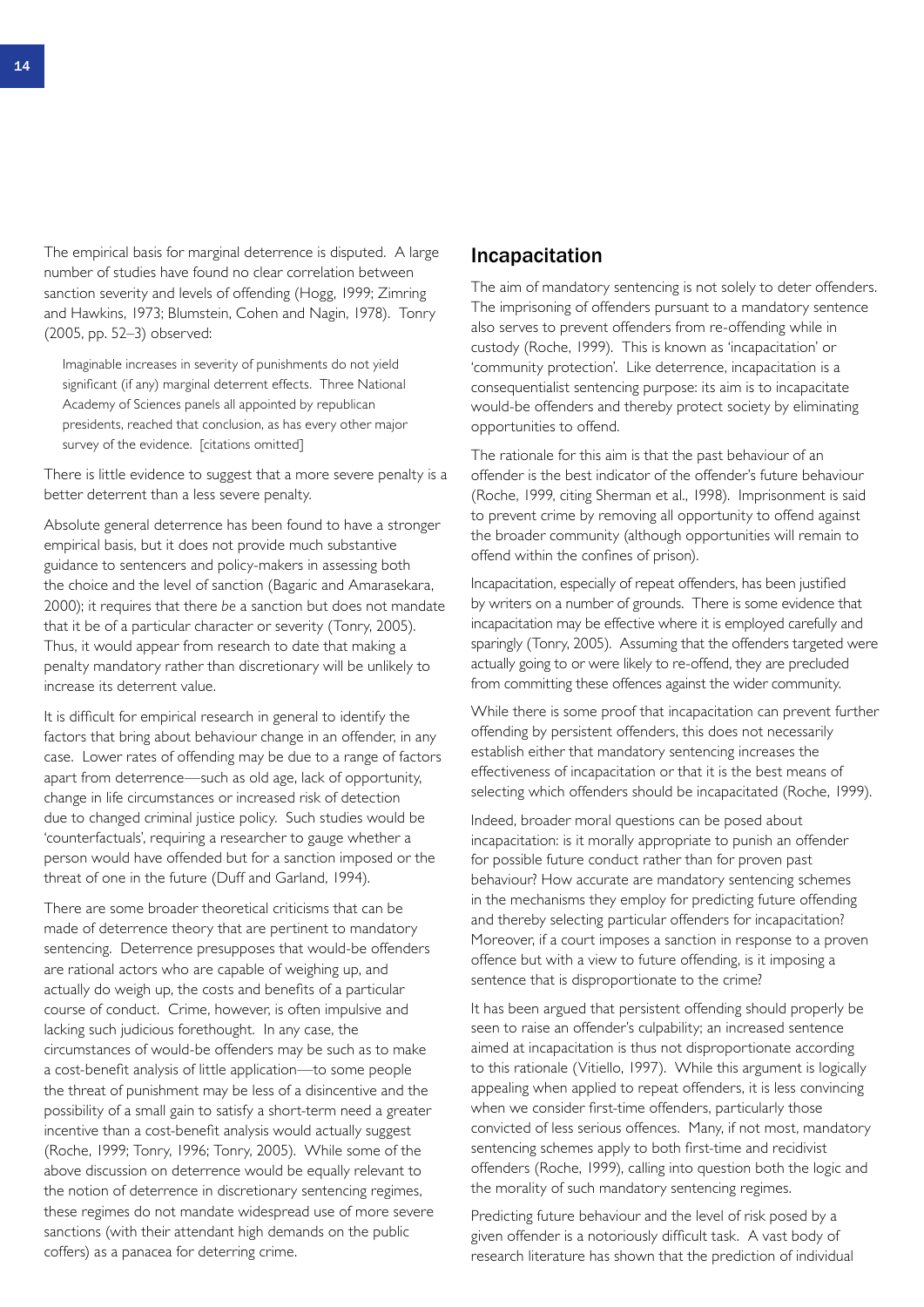risk of offending is an inexact science, and mandatory sentencing schemes have been criticised as being particularly poor at predicting future offending (Roche, 1999, p. 3). The majority of studies in the risk prediction field have shown that attempts to predict future offending will successfully select some offenders who will continue to offend, but they will also select a significant number of false positives—offenders who would not have gone on to offend.<sup>15</sup> Despite mandatory sentencing schemes being particularly susceptible to this error, it is argued that the risk of potential harm to the community should outweigh the risk to offenders of false positives. Conversely, others argue that judges, rather than parliament, are best equipped to determine levels of risk and thus to decide who should be incapacitated, based on the individual circumstances of each case.

Mandatory sentencing has also been criticised on the grounds that such schemes are not cost effective. Discussing the mandatory sentencing frameworks used in the United States, Tonry (2005, p. 54) noted that the 'principal difficulty is that current incapacitation policies often, and expensively, target the wrong people'. Tonry indicated that these policies are ineffective for a number of reasons. Those that focus on recidivism for serious offences often lead to older inmates being sentenced to long periods of imprisonment despite the established fact that the statistical likelihood of prisoners re-offending significantly diminishes as they age: criminal careers tend to taper off in offenders' middle years. While there may be other justifications for imprisoning such offenders, incapacitation will often lead to the same outcomes that the offender's age alone would most likely have led to. Extended incapacitation of these people is thus an expensive form of crime prevention for little return over and above what progression through the lifecycle would have, in due course, delivered.

Mandatory sentencing legislation aimed at preventing highvolume but relatively minor offences, such as property offences, tends to cost significantly more than the damage arising from such offences as the number of offenders imprisoned under such laws continues to increase. Such laws are also problematic in that they often unintentionally result in systemic bias against the marginalised members of society, who are more likely to be convicted of the offences subject to mandatory sentencing.

Incapacitation strategies aimed at addressing certain types of crime, particularly those that are highly prevalent (such as drug trafficking or dealing), may fail because there are other willing 'competitors' ready to 'replace' incapacitated offenders, as well as a continuing market for the criminal conduct. Mandatory sentencing schemes for these kinds of offences cannot stem the tide of offenders in the community willing to take on the incapacitated offenders' roles (Tonry, 2005).

#### A democratic approach

Punishment is a collective ritual that is dependant on the public's participation for its meaning and authority. Simply ignoring the public in matters of crime control and punishment, can damage basic moral principles of moral states (Barker, 2006, p. 42).

As has been alluded to above, a large measure of the impetus for mandatory sentencing has been public perceptions of crime and justice, including perceptions of:

- the prevalence of crime, in particular violent crime;
- the effectiveness of various strategies for controlling and preventing crime;
- the role of the courts in preventing crime; and
- the severity of sanctions typically imposed by the courts.

International and Australian studies on public opinion indicate that, at least in the abstract, the public thinks that sentences are too lenient (see, for example, Gelb, 2006; Roberts and Hough, 2005; Indermauer, 1987; Doob and Roberts, 1983). This research also indicates that when people think about crime and sentencing, they tend to think about violent and repeat offenders. At the same time, people have very little accurate knowledge of crime and criminal justice and rely almost solely on the mass media for information on these matters. The mass media have a vested interest in dramatising and sensationalising the news in order to engage with their audience, while at the same time conveying very limited factual information due to their own time and space constraints. Not surprisingly, public opinion about crime tends to reflect the picture of crime that is conveyed in the media, overestimating rates of offending (particularly of violent crime) and underestimating the nature and severity of the sanctions imposed by the courts (Gelb, 2006). Gelb (2006, p. 14) said: 'It is evident from the research that this lack of knowledge about crime and the criminal justice system is a significant factor in perpetuating public misconceptions and misunderstanding.' When people are given more information on the realities of crime and the criminal justice system, their levels of punitiveness drop substantially.

Mandatory sentencing is seen as a symbolically and intuitively appealing means of addressing perceived problems in the criminal justice system. It is one of the pre-eminent manifestations of penal populism (Gelb, 2006, p. 21). The public tends to have a limited understanding of what mandatory sentencing really entails, in terms of:

- how mandatory sentencing works;
- how the system that it is replacing/supplementing works;
- the goals and assumptions of mandatory sentencing; and
- the possible problems and costs associated with implementing mandatory sentencing regimes.

<sup>&</sup>lt;sup>15</sup> For an overview of the literature on the prediction of risk, see Sentencing Advisory Council, 2007a, pp. 11–16.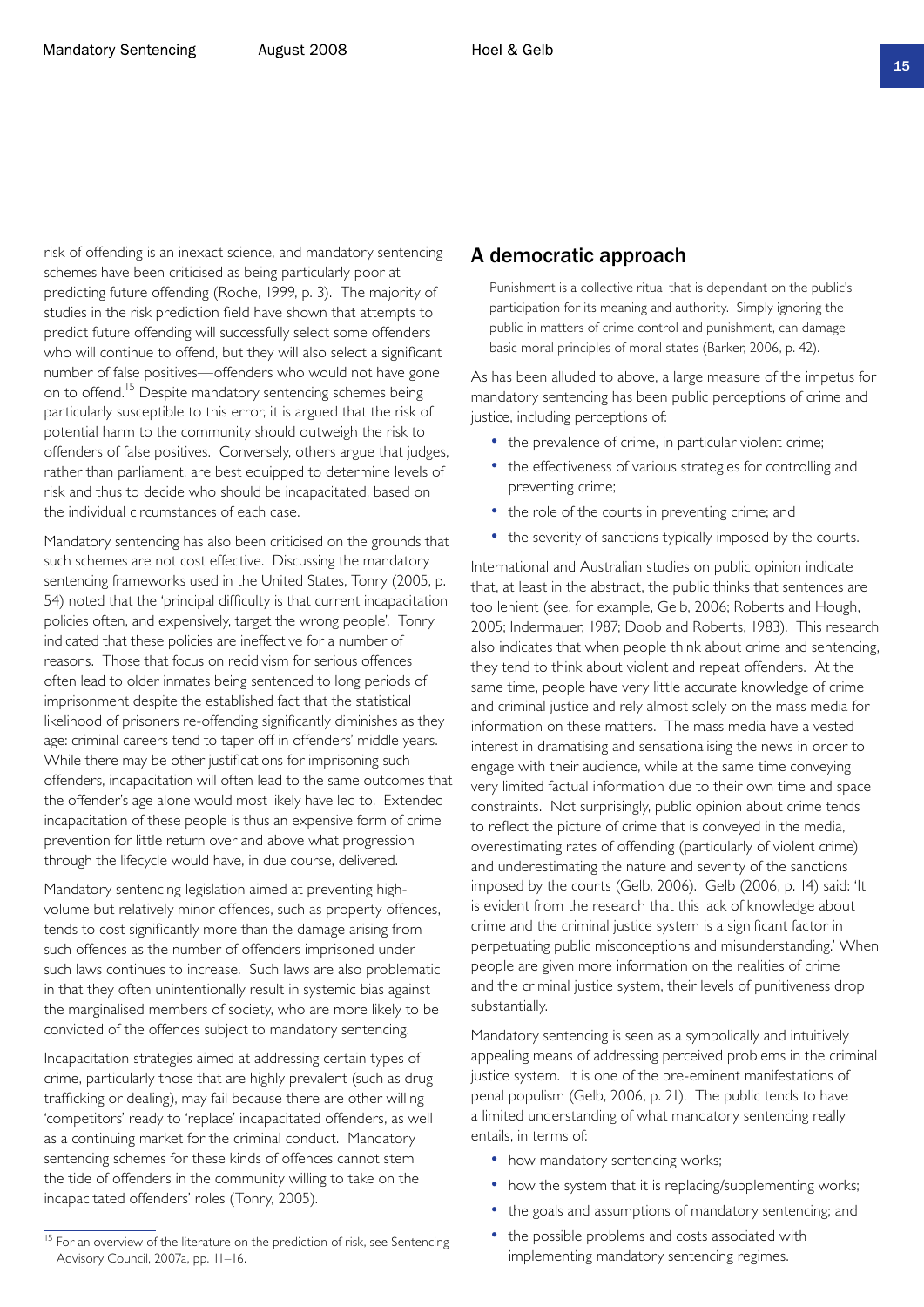Despite the widespread use of mandatory sentencing regimes throughout the world, recent research suggests the public has become deeply divided on this issue (Gelb, 2006, citing Roberts, 2003).

In the 1995 National Opinion Survey on Crime and Justice conducted in the United States, respondents were asked whether mandatory sentencing was a good idea or whether judges should retain the discretion to determine sentences. The survey found that 55% of respondents favoured mandatory sentencing while 38% favoured discretionary sentencing. The survey was conducted again in 2001. This time the results were reversed, showing a swing in public opinion against mandatory sentencing: 38% favoured mandatory sentencing while 45% preferred discretionary sentencing (Gelb, 2006, p. 21, citing Hart, 2002, p. 5). Another national survey in the United States found that 61% of respondents were opposed to mandatory sentencing while 35% supported it (Gelb, 2006, pp. 21–2, citing Belden, Russonello and Stewart, 2001, p. 5).

Where respondents have been asked to impose sentences in hypothetical cases involving mandatory sentences, or have otherwise been informed as to how mandatory sentencing operates, surveys have found even lower levels of support for proposed mandatory sentencing. In a study conducted in Ohio on three strikes legislation, respondents were asked whether they supported the law without been given any context to the question (Applegate, Cullen, Turner and Sundt, 1996). Eighty-eight percent of respondents supported the proposal. When asked to impose sentences in a number of detailed case scenarios, the proportion of respondents supporting the proposal dropped to 17% (Gelb, 2006, p. 21, citing Roberts, 2003, p. 493). A more recent survey evidenced similar changes in public opinion when the effects of mandatory sentencing legislation were explained (Belden, Russonello and Stewart, 2001). Respondents were given some of the arguments for and against mandatory sentencing and were asked whether they thought such a scheme was fair. In response to this initial question, 61% of respondents indicated that they thought mandatory sentences were not fair. Respondents were then provided with a detailed case scenario involving the application of mandatory sentencing and were again asked whether they supported mandatory sentencing. This time, 72% indicated that they opposed mandatory sentencing (Gelb, 2006, p. 22, citing Belden, Russonello and Stewart, 2001).

Australian surveys on mandatory sentencing have yielded conflicting results. A survey conducted by the Northern Territory government in 2000 indicated that 58% of Australians supported mandatory sentencing. A second survey that same year delved further into these results and suggested that while a slim majority of participants supported mandatory sentencing

for adult offenders, a full two-thirds opposed mandatory sentencing for juvenile offenders (Warner, 2007b, p. 346). Thus, in accordance with the international literature on public opinion on sentencing more generally, Australian attitudes to mandatory sentencing may be more nuanced than they first appear, with public opinion varying according to characteristics of the offender. Despite these nuances, the above studies clearly suggest that greater community involvement in and understanding of the courts will lead to a higher level of confidence in the legal system.

#### Consistency, or concealed inconsistency?

While the decision to introduce mandatory sanctions is, on the surface, simply a question of sanctioning certain classes of offender more consistently and severely, serious questions arise as to how the system itself will accommodate such a change (Tonry, 2006). Rather than removing co-called impermissible and arbitrary judicial discretion, mandatory sentencing schemes instead simply displace this discretion to other less transparent parts of the legal system. The objective of consistency in sentencing may in fact be undermined by a hidden substantive inconsistency, resulting in disparate sanctions being imposed from case to case (Australian Law Reform Commission, 2006, p. 540; Roche, 1999).

There are a several matters that can affect the implementation of mandatory sentencing schemes and their ability to deliver consistent, proportionate sanctions. Some of these matters are simply systemic pressures that exist both with and without mandatory sentencing regimes, while others relate directly to the introduction of such regimes.

One systemic pressure that has been found to interfere directly with mandatory sentencing outcomes is plea bargaining. Common law systems generally recognise that a plea of guilty, preferably early in the proceedings, is worthy of the reward of some kind of discount in the sentence imposed. In discretionary and mandatory sentencing regimes alike, it is common for offenders to plead guilty to some charges in return for the prosecution withdrawing other charges and tempering its sentencing submissions at the sentencing stage. Plea bargaining is a formal, wholly legitimate and, at least in common law countries, institutionalised means of quickly resolving criminal proceedings.

One of the potential side-effects of plea bargaining is that the threat of a more serious charge, with the attendant risk of a severer sanction, may be used as leverage for a guilty plea to a less serious charge. This will result in the accused person avoiding having a mandatory sentence imposed and, at the same time, will ensure that the prosecution successfully secures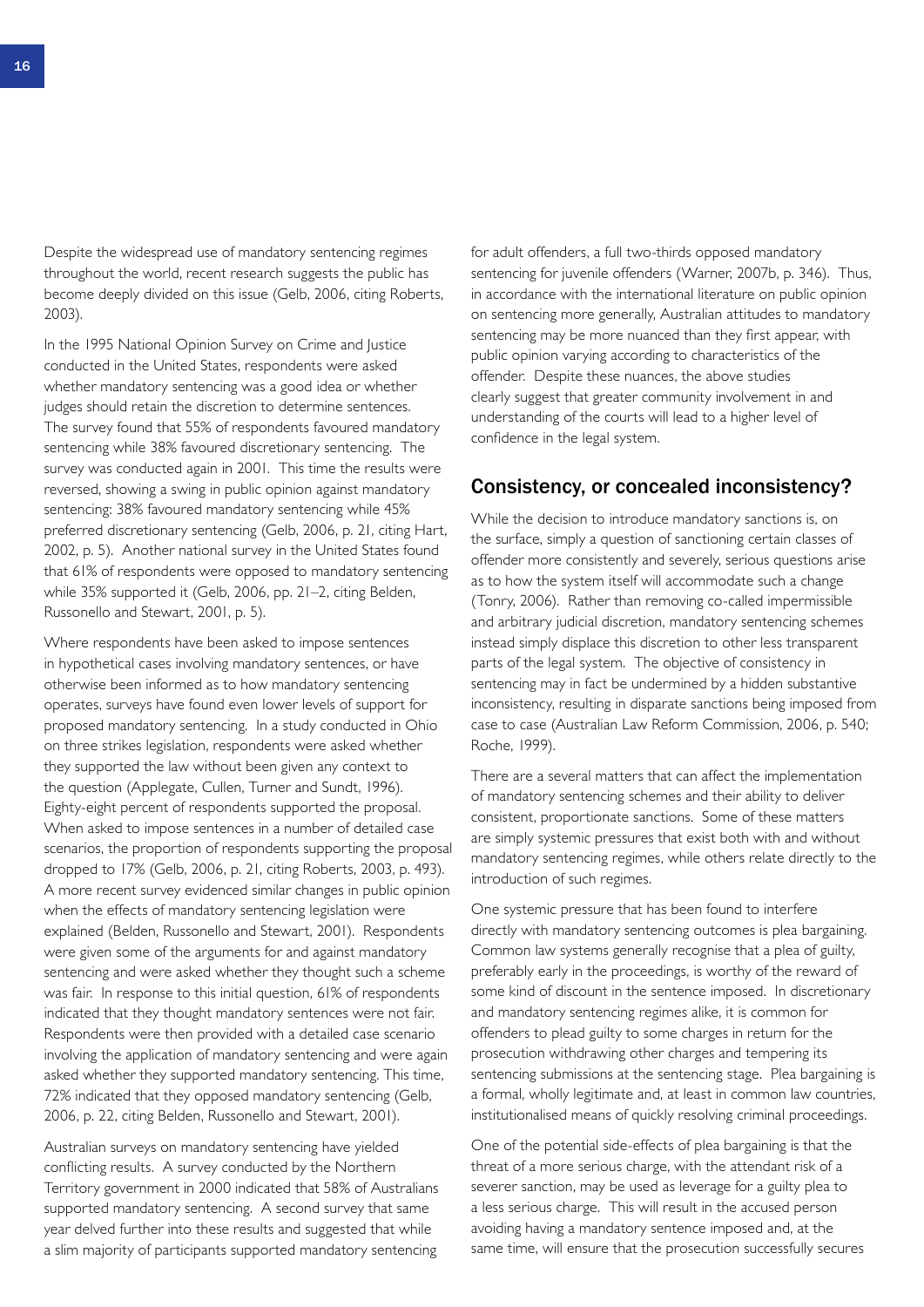a conviction and the offender receives some measure of punishment (Centre of Criminology, 2008). While this can occur under a discretionary sentencing regime, under a mandatory regime it takes on an extra dimension. A conviction for one offence may draw a mandatory sanction while a conviction for another may not. Even if *all* the relevant offences have mandatory sanctions attached to them, this situation is no better: it is the prosecutor who decides whether to bring or to withdraw charges. The latent effect of this is to give the *prosecutor rather than the judge* the power to choose the penalty—'the primary responsibility for sentencing decisions now rests with the prosecutor, an advocate for the state, rather than the judge' (Merritt, Fain and Turner, 2006, p. 31; Australian Law Reform Commission, 2006, p. 540). In other words, 'mandatory minimums…simply substitute prosecutorial discretion for judicial discretion' (Ulmer, Kurlychek and Kramer, 2007, p. 451, citing Tonry, 1992). This phenomenon has been dubbed 'the hydraulic

A number of studies on public attitudes to plea bargaining have indicated that the public is somewhat disapproving of the practice, the perception being that offenders receive a lower punishment than they deserve by dint of the bargain (Cohen and Doob, 1990; Gelb, 2006). According to Cohen and Doob, plea bargaining is more acceptable to the general public where the court is either involved in the process and/or an explanation of the bargaining is made in open court. In Victoria, at present the court does not play any role in the plea bargain process though it may mitigate a sentence to reflect a guilty plea. Plea bargaining is a matter for the prosecution and defence.<sup>16</sup> Though prosecutorial discretion is guided by policies and guidelines in most jurisdictions, by definition, it is neither transparent nor consistent, nor are there any formal mechanisms for reviewing it. In contrast, judicial decisions are publicly accountable through their visibility and via appeal mechanisms, providing safeguards against inconsistent or unreasonable decisions.

displacement of discretion' (Merritt, Fain and Turner, 2006, pp.

10–11, citing Casper and Brereton, 1984).

It has similarly been argued that judges, prosecutors and juries may simply circumvent mandatory sentences that they consider to be unjust (Roche, 1999, p. 5; see also Ulmer, Kurlychek and Kramer, 2007). If a mandatory sanction is seen as being too harsh and if a conviction will inevitably lead to the imposition of that sanction, then the mandatory law may be circumvented: judges may substitute other penalties for imprisonment, such as wholly suspended sentences, if warranted by the individual circumstances of the case, while juries may simply refuse to convict. This process has been labelled 'jury nullification' or 'de-mandatorizing' (Ulmer, Kurlychek and Kramer 2007, p. 433). One US study indicated that of those offenders convicted of offences which made them eligible for mandatory sentences only about half actually received a mandatory sentence; another study indicated that the figure was closer to one fifth (see Centre of Criminology, 2008; Ulmer, Kurlychek and Kramer, 2007).

Formal mechanisms for dealing with systemic pressures in legal systems, such as plea bargaining, are likely to have a disproportionate effect where mandatory sentences are used. This has significant human rights implications for defendants, as those who are offered plea deals will fare much better than those who are not. It is difficult to assess the effect that informal circumvention mechanisms will have on consistency and proportionality, but certainly there is the potential for them to have a serious impact. Formal and informal circumvention mechanisms may, ironically, lead to fewer reported incidents of mandatory offences; thereby validating the same provisions which the mechanisms are avoiding.

In conclusion, rather than mandatory sentencing ensuring proportionate and consistent sentences, instead '[t]he resulting hypocrisy and lack of transparency compound the problem of unjust sentences and stark disparities' (Tonry, 2006, p. 46).

these recommendations; the legislation was assented to on 18 March 2008. In the absence of an earlier commencement date being made by proclamation, the operative provisions of the *Criminal Procedure Legislation Amendment Act 2008* (Vic) came into force on 1 July 2008. It should be noted that this legislation will not in any way interfere with or curtail prosecutorial discretion; prosecutors remain free to withdraw charges and make other undertakings with defendants. The Act simply provides a mechanism for the court to give a sentence indication based on the charge(s) brought before it, the circumstances of the offence(s) and a guilty plea.

<sup>16</sup> In 2007, the Sentencing Advisory Council released the *Sentence Indication and Specified Sentence Discount – Final Report*, which recommended greater involvement of the courts in some aspects of plea bargaining (2007b, pp. 133–6). The Council recommended that legislation be enacted allowing courts to give an indication to defendants of the likelihood of a custodial sentence where a defendant pleads guilty. The Council recommended that the legislation be adopted as part of a pilot scheme that should be formally evaluated after a period of operation. In late 2007 the Victorian Government introduced into Parliament the *Criminal Procedure Legislation Amendment Bill 2007* (Vic), which adopted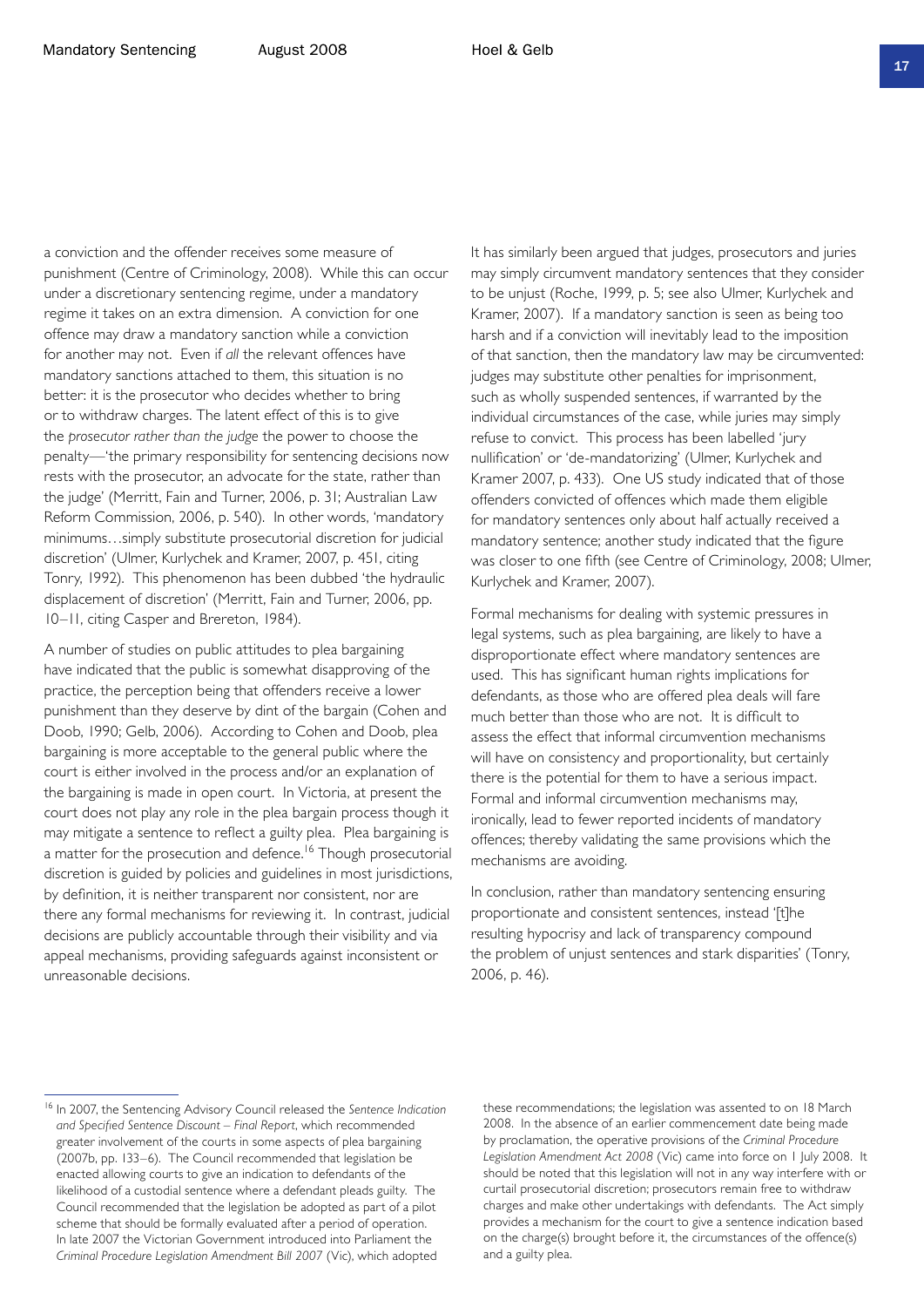### The costs of mandatory sentencing

A crucial element of any rational assessment of the effectiveness of mandatory sentencing is an evaluation of its costs balanced against its ability to achieve its stated aims (Roche, 1999).

Two types of costs will be considered in this section:

- the disproportionate social cost to certain types of offender in terms of access to justice; and
- the economic cost to society in terms of financial resources.

A number of Bills to amend mandatory sentencing regimes (and related provisions dealing with parole eligibility) were voted on by legislatures in a number of US jurisdictions in 2007. These Bills were largely aimed at addressing the high costs of mandatory sentencing, both economically and upon offenders of certain racial backgrounds. Ultimately, most of these Bills, despite being supported by a majority of representatives in the relevant legislature, either did not pass through the senate or were vetoed by the Governor of the relevant State (King, 2008). The debate of, and the increasing legislative support for, such Bills nevertheless indicates that legislatures in the US are becoming increasingly conscious of the problems that arise under mandatory sentencing regimes.

#### Disproportionate social cost

Although it is argued that mandatory sentencing promotes consistency in sentencing, this approach can have a disproportionate effect on some sections of society. The effect of many mandatory sentencing regimes is often felt more by first-time and/or minor offenders, as well as by offenders of particular vulnerability such as young people, Indigenous people and women (Ulmer, Kurlychek and Kramer, 2007).

Under a discretionary sentencing system, first-time and minor offenders would be likely to receive less severe sanctions except where the particulars of the offence led the sentencer to view the offence in a more serious light. It is precisely this discretion that a mandatory sentencing regime removes from the sentencer. Cases are arbitrarily grouped together even where compelling sentencing factors exist that differentiate them in terms of culpability and thus appropriate sentencing outcome. This may lead to unjust sentencing outcomes, such as that which occurred in Western Australia where a charge of aggravated burglary could cover conduct ranging from a violent home invasion to the opportunistic theft of a can of soft drink by reaching into an open window, leading to all offenders convicted of this offence being

liable to the same mandatory minimum penalty of 12 months' imprisonment (Morgan, Blagg and Williams, 2001; Law Council of Australia, 2001). Several United Nations treaty committees have voiced concerns on these grounds about mandatory sentencing *per se* and about the mandatory sentencing regimes formerly in force in the Northern Territory and West Australia (see Australian Law Reform Commission, 2006, p. 540; United Nations Human Rights Committee, 2000, paras 498–528; United Nations Committee Against Torture, 2000, paras 52–3; United Nations Committee on the Rights of the Child, 2005, paras 73–4; United Nations Committee on the Elimination of Racial Discrimination, 2005, para. 20).

Conversely, repeat offenders tend often to receive relatively severe sentences, irrespective of whether there is a mandatory minimum sanction. This effectively means that regardless of the type of offence for which a mandatory sentence is prescribed, the offences (and offenders) at the lower end of the scale in terms of seriousness (such as first-time offenders) will be the most affected by the mandatory penalty.

Studies on the implementation of mandatory sentencing in the Northern Territory and in Western Australia indicate that it disproportionately affected young people, Indigenous people and women (particularly Indigenous women). Often these offenders, like first-time and minor offenders, would have been found under a discretionary regime of sentencing to have mitigating factors that would have lessened the severity or duration of the sentence. Under a mandatory sentencing regime, mitigating factors cannot be taken into account or given any weight, at least so as to bring the sentence below the mandatory minimum sanction (Morgan, Blagg and Williams, 2001; Law Council of Australia, 2001; for a general discussion of the mandatory sentencing schemes in the Northern Territory and Western Australian see Warner, 2007b, pp. 332–7).

The extent to which mandatory sentencing laws focus on offences commonly committed by given parts of society will necessarily play a large part in determining how these groups interact with the law; this will have ongoing and far-reaching effects on them, both legal and economic. Because mandatory sentencing regimes are often fuelled by public opinion, it is likely that it is the more common and particularly visible offences that will be regulated under these schemes. Studies in the United States suggest that offenders, particularly young offenders from some minority groups, who are charged with offences subject to mandatory penalties are less likely to be offered a plea bargain and therefore are more likely to suffer the full effect of mandatory sentencing laws (Ulmer, Kurlychek and Kramer, 2007).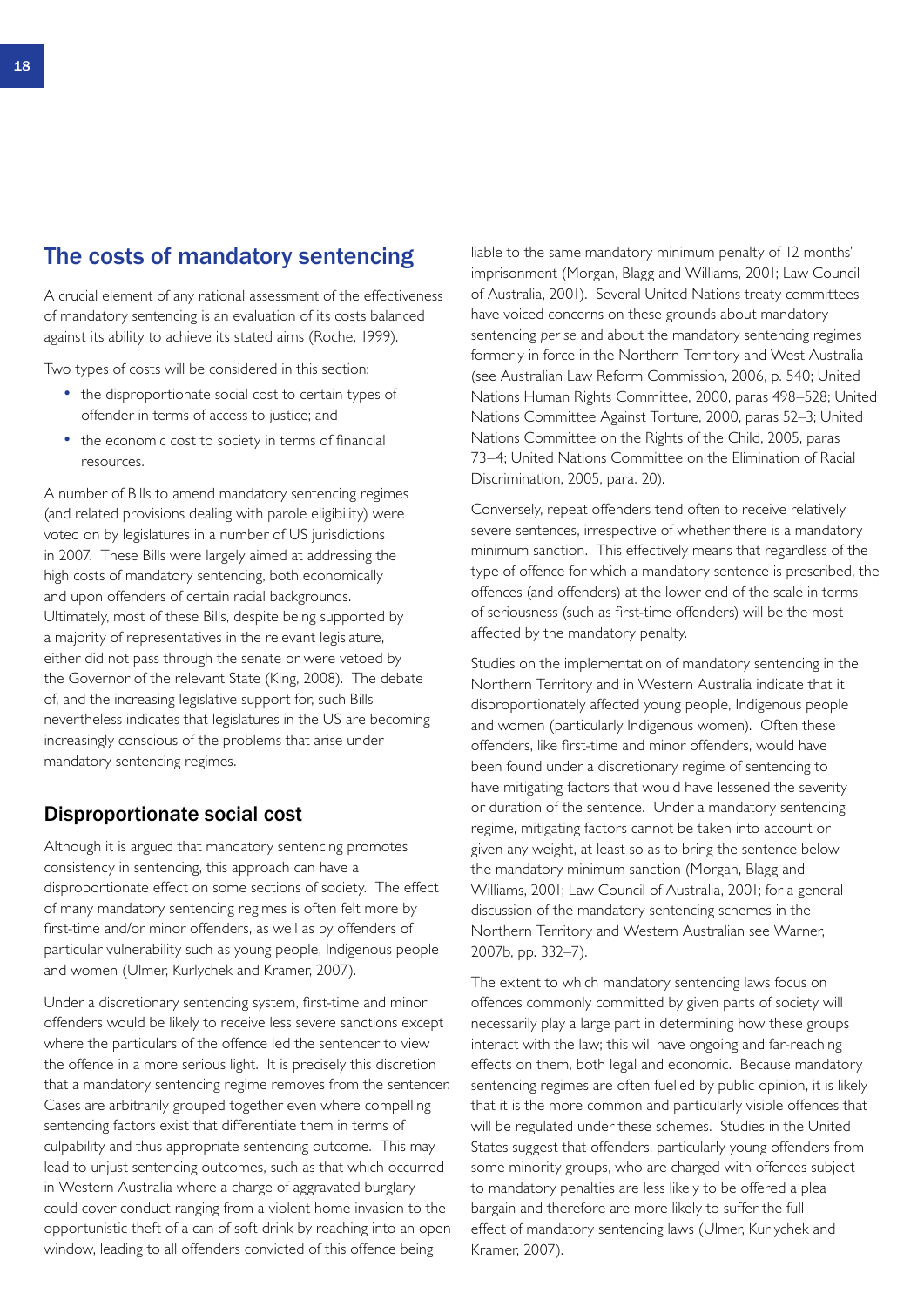#### The economic costs to society

Mandatory sentencing can result in some potentially significant economic costs. Imprisonment is a very expensive sanction. The real recurrent cost of imprisoning an offender in Victoria in 2005–06 was \$204.50 per day (Productivity Commission, 2007, Part C, attachment table 7A.7). The cost of imprisoning an offender for 365 days would yield a total figure of \$74 642.50.

It is difficult to identify accurately the extent to which mandatory sentencing is responsible for increasing the rate of incarceration, though there is certainly evidence that it does have such an effect. Diverse factors may act to increase or decrease imprisonment rates including:

- enhanced/decreased detection or policing from one period to the next;
- general fluctuations in offending and in sentences over time; and
- the impact of systemic pressures and circumvention on mandatory sentencing initiatives.

Enhanced or reduced detection measures or changes in policing from one period to the next will have a direct effect on the number of offences detected. They may also affect the rate of offending by deterring or encouraging offenders by reference to the perceived likelihood of being apprehended. Any attempt to measure the effectiveness of mandatory sentencing would thus need to assess and compensate for variations in police policy and practice. Costs incurred or saved in increasing or decreasing detection and policing would also need to be factored into any assessment of the effectiveness of mandatory sentencing. For example, if a mandatory sentencing regime were implemented alongside heightened detection and policing mechanisms and lower levels of offending were recorded, it would be inaccurate to ascribe the lower rates of offending to the mandatory sentencing scheme alone. The global cost would need to be assessed and the effect of the heightened detection and its economic costs evaluated.

Levels of offending and changes in sentencing practices over time would need to be reflected in data in order to ascertain properly the cost of mandatory sentencing. Offence levels and sentence levels can reflect general trends that operate independently of mandatory sentencing. For example, the ageing of the population that has been seen around the world in recent decades has been identified as one possible cause of the significant decrease in crime rates in many major cities, independent of policing and sentencing practices. Systemic pressures and circumvention also need to be assessed in costing mandatory sentencing. A lower rate of convictions for a given offence may reflect plea bargains or circumvention of the mandatory sentencing provisions rather than lower levels of offending.

Despite the difficulty in assessing the extent to which mandatory sentencing affects levels of incarceration, most jurisdictions in which mandatory sentencing has been introduced have seen a rise in both the number and the proportion of offenders sentenced to terms of imprisonment and a correlative general rise in the prison population. Jurisdictions that have mandatory sanctions tend to have much larger prison populations than those without such regimes (Wooldredge, 1996; Bales and Dees, 1992; Australian Law Reform Commission, 2006, p. 537). Some of these jurisdictions, most notoriously California, have also experienced serious prison overcrowding as a direct result of mandatory policies such as 'three strikes and you're out' (Bogan and Factor, 1995). It should be noted that cost projections may themselves understate the financial effect of such regimes as the costs can accrue long after the legislation has been passed (Gabor and Crutcher, 2002, p. 26, citing Schultz, 2000). One such potential hidden cost is that of ageing prisoners who are more expensive to imprison (Donham, 2005).

There is a strong likelihood that older offenders will be sentenced more severely in mandatory sentencing regimes on account of their prior criminal conduct, even though they are statistically less likely to re-offend as they age. This may mean society will, paradoxically, be spending more and more money warehousing people who are statistically less and less likely to re-offend (Gabor and Crutcher, 2002; Vitiello, 1997; see also McCoy and Krone, 2002).

According to a report prepared for the Public Safety Performance Project (a project of the Pew Charitable Trusts), the US prison population has risen 700% between 1975 and 2005, the current number of prisoners sitting at around 1.5 million people (Public Safety Performance Project, 2007, p. ii). The report, entitled *Public Safety, Public Spending: Forecasting America's prison population 2007–2011* was prepared by prison population forecasting consultants and reviewed by independent specialists in the same field. The report painted a startling picture. It projected that if the same sentencing practices are maintained there will be a further 13% rise in the prison population over the next five years (translating to approximately 192 000 more prisoners), meaning that over 1.7 million people will be inmates in state and federal prisons in the US by 2011—one in every 182 US citizens will be a prison inmate (Public Safety Performance Project, 2007, pp. ii, 9). Leaving aside costs of imprisoning the existing prisoners, the cost of the 13% increase *alone* would amount to approximately US\$27.5 billion by 2011, including both cumulative operating and infrastructure costs (Public Safety Performance Project, 2007, p. ii). The report also considered the driving forces behind the growth in prison populations to date and the projected growth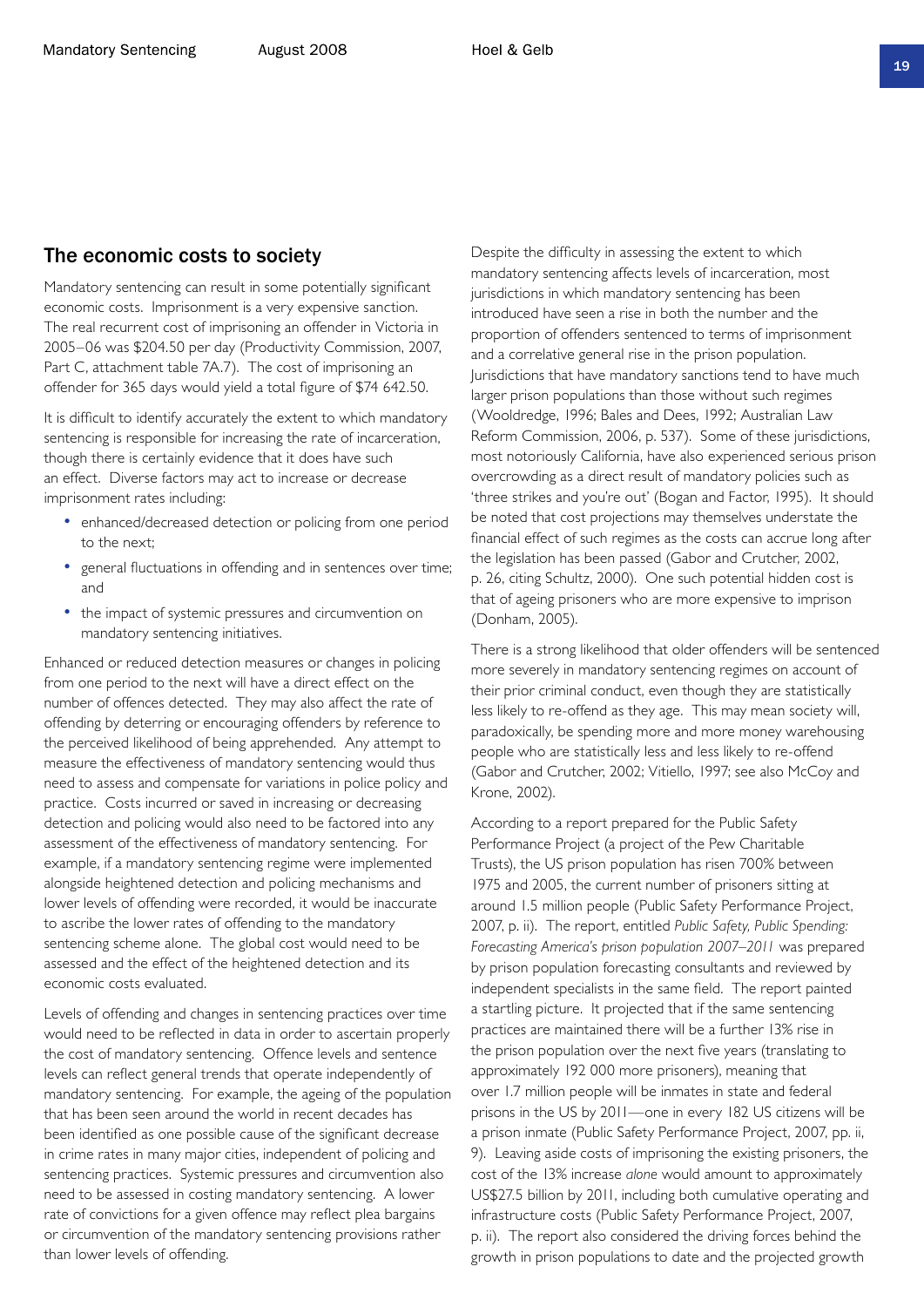in the future. The report (2007, p. iv) observed: 'The size of a state's prison system is determined by two simple factors: how many people come in and how long they stay.' The report noted that these seemingly simple factors are of course determined by myriad complex issues such as policy decisions and the dynamics of society itself. The report made the following observation about the causes of the increases in the prison population (2007, p. iv):

During the past three decades, a number of changes in states' sentencing and corrections policies have been particularly significant. These include movement from indeterminate to determinate sentencing; abolition of parole and adoption of truth-in-sentencing requirements; lower parole grant rates; passage of 'three-strikes' laws; and establishment of sentencing guidelines. While the impact of reforms varies in each state, the states report that these policy decisions are among the major drivers of their prison populations.

The limited data available on the standard minimum non-parole period regime in NSW would seem to support this observation. Despite the flexible nature of the regime, as noted above, the available data indicate that lengths of non-parole periods and incarceration rates for some regime offences have already increased (NSW Sentencing Council, 2006, pp. 13–16).

#### Costs versus aims

If mandatory sentencing is seen to demonstrate the indignation of society more effectively than discretionary sentencing, it must be recognised that this demonstration itself will come at a significant cost. The only requirement that retribution makes is that a sanction be proportionate to the crime; retribution does not pretend to pursue any consequential purpose. As the discussion in the proceeding sections suggests, this goal is unlikely to be achieved consistently in a mandatory sentencing regime, particularly in view of the likelihood of systemic pressures and circumvention.

If mandatory sentencing does act as a deterrent, the rate of imprisonment may drop in line with rates of offending. Nevertheless, the actual prison population itself may remain constant or perhaps increase, even if there are fewer convictions for given offences, because the sentences will be more severe than under a discretionary sentencing regime. In other words, even if mandatory sentencing successfully deters, it is unlikely to lower government expenditure on imprisoning offenders. As has been noted above, there is significant doubt, in any case, that mandatory sentencing does deter any better than discretionary sentencing.

The goal of incapacitation is also difficult to assess vis-a-vis its costs. As has been noted above, it is unclear how accurate a mandatory sentencing regime is in targeting potential recidivists. At the same time, there is much evidence that suggests that imprisonment itself increases the likelihood of recidivism. Significant cost implications flow from this, as well as the cost to society of the harm caused by recidivist offenders.

If the research on public attitudes to sentencing is correct, even satisfying the anger of the public alone may prove to be a misallocation of money. In satisfying this sentiment, mandatory sentencing may indirectly *further* instil fear and may also give rise to an incorrect view of the prevalence of crime and success of crime control measures. Paradoxically, these are precisely the issues that mandatory sentencing is meant to address. Engaging with the public to inform and educate will cost less and will bring a greater level of understanding of, and satisfaction with, the criminal justice system, not to mention lower levels of fear. The research certainly indicates that the majority of the informed public does *not* approve of the outcomes of mandatory sentencing. An even dimmer view of mandatory sentencing might be taken by the public at large when the economic costs to the community itself are considered.

If we accept that at least one of the major aims of the criminal justice system is to bring about some kind of normative and/ or behavioural change in society and thereby create a safer community, it may well be that a consideration of the costs will lead people to query whether this can be better achieved by allocating state money outside the criminal justice system. There is some evidence that crime prevention may be better achieved by directing money towards other community programs such as education and health care. Citing Greenwood et al. (1996), Roche (1999, p. 4) wrote:

Cost-benefit analyses done by the RAND Corporation in the United States estimate that every million dollars spent on California's three strike laws would prevent 60 serious crimes, whereas providing parent training and assistance for families with young children at risk would prevent 160 serious crimes, and giving cash incentives to induce disadvantaged high school students to graduate would prevent 258 serious crimes.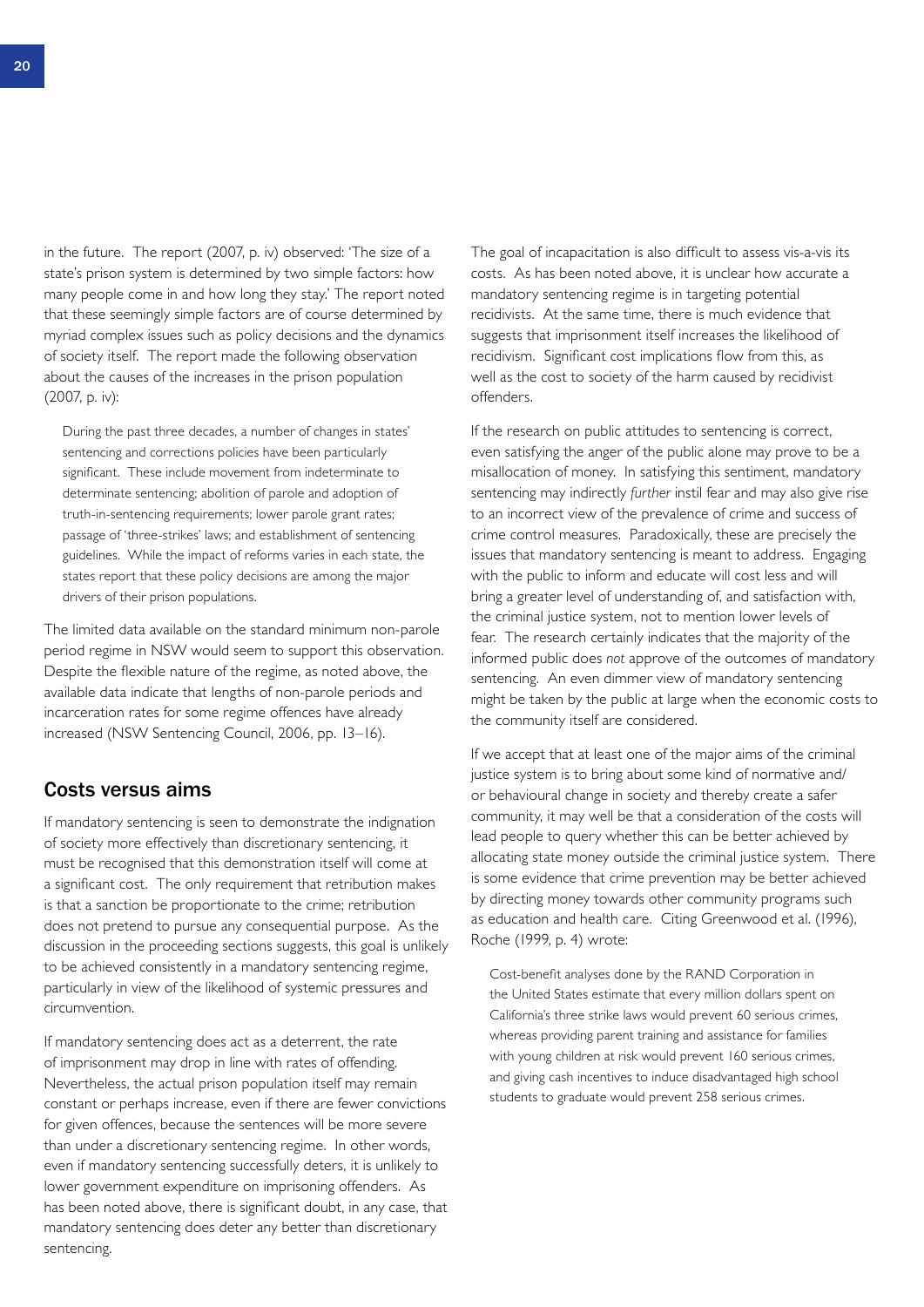### Conclusion

This paper has discussed mandatory sentencing, the assumptions and objectives that underpin it and its ability to deliver on its intended results. It has also discussed the concept of presumptive minimum mandatory sentencing regimes and has noted that they have many of the same theoretical problems as mandatory sentencing.

The paper has also discussed some of the other factors that bear upon the effectiveness of mandatory sentencing regimes including systemic pressures, circumvention, public opinion and the economic effects of mandatory sentencing.

Ultimately, current research in this area indicates that there is a very low likelihood that a mandatory sentencing regime will deliver on its aims. In part, this is a result of these regimes being based on assumptions about the nature of human decisionmaking that are simply not reflected in studies to date: that a more severe sanction will deter more effectively and that imprisoning offenders will necessarily lead to a lower crime rate. In part, it also is because public perceptions of crime and sentencing are not always accurate or informed.

There is, in any case, ample evidence that suggests that mandatory sentencing can and will be circumvented by lawyers, judges and juries both by accepted mechanisms (such as plea bargaining) and by less visible means. The outcome of this avoidance is to jeopardise seriously another central aim of mandatory sentencing; that is, to ensure that proportionate and consistent sentences are imposed. Even if this circumvention, both formal and informal, could be addressed, imposing a prescribed sanction or range of sanctions for offences (which invariably encompass a broad range of behaviours) guarantees only a very superficial, artificial consistency and one that trades its subtlety for simplicity.

Finally, this paper has discussed the costs of mandatory sentencing. The costs of implementing a mandatory sentencing regime alone weigh strongly against the establishment of such a system *even if* it actually manages to deliver on some of its central aims. If we bear in mind that mandatory sentencing is likely to be unsuccessful, or at best imprecise, in achieving its aims, the costs are still less acceptable to informed policy-makers and citizens alike.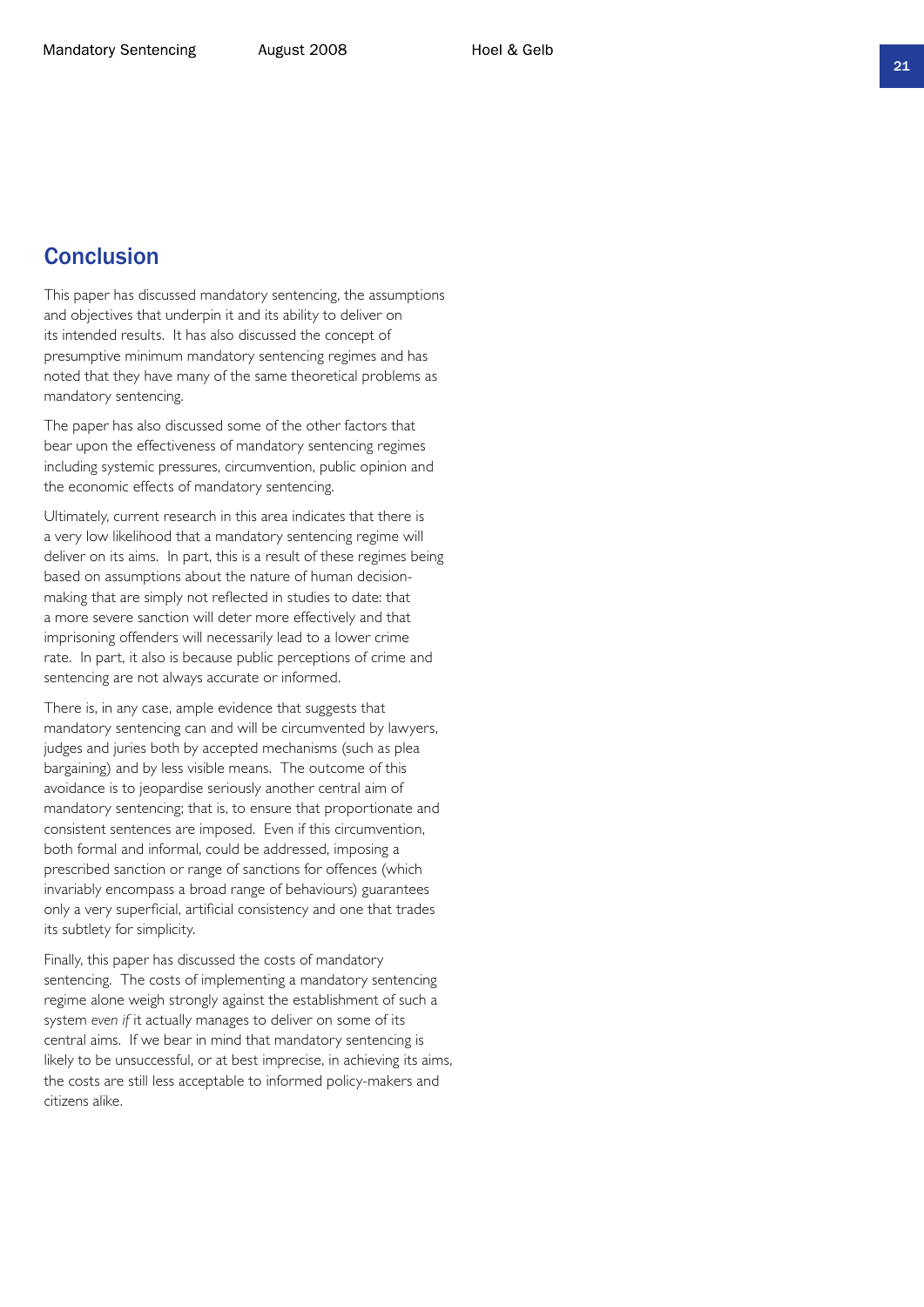### **Bibliography**

Anderson, J (2006). 'Guideline judgments and standard minimum sentencing: an uneasy alliance in the way of the future', *Criminal Law Journal*, vol. 30, no. 4, pp. 203–23.

Applegate, B, Cullen, F, Turner, M and Sundt J (1996). 'Assessing public support for three-strikes-and-you're-out laws: global versus specific attitudes', *Crime and Delinquency*, vol. 42, no. 2, pp. 517–34.

Australian Law Reform Commission (2006). *Same crime, same time: Sentencing of federal offenders*, Report 103, Australian Law Reform Commission, Sydney.

Bagaric, M (2002). 'What sort of mandatory penalties should we have?', *Adelaide Law Review*, vol. 23, pp. 113–39.

Bagaric, M and Amarasekara, K (2000). 'The errors of retributivism', *Melbourne University Law Review*, vol. 24, pp. 124–89.

Bales W and Dees L (1992). 'Mandatory minimum sentencing in Florida: past trends and future implications', *Crime and Delinquency*, vol. 38, no. 3, pp. 309–29.

Barker, V (2006). 'Deliberating crime and punishment: a way out of get tough justice', *Criminology and Public Policy*, vol. 5, no. 1, pp. 37–44.

Belden, Russonello and Stewart (2001). *Optimism, pessimism, and jailhouse redemption: American attitudes on crime, punishment and overincarceration*, Belden, Russonello and Stewart, Washington, DC.

Blumstein, A, Cohen, J and Nagin, D (eds) (1978). *Deterrence and incapacitation: Estimating the effect of criminal sanctions on crime rules*, National Academy of Sciences, Washington, DC.

Bogan, K and Factor, D (1995). *Oregon voters' sentencing initiative creates policy dilemma. In Overcrowded times: Solving the prison problem*, Castine Research Corporation, Maine.

Bushway, S and Piehl, A (2007). 'Social science research and the legal threat to presumptive sentencing guidelines', *Criminology and Public Policy*, vol. 6, no. 3, pp. 461–82.

Casper, J and Brereton D (1984). 'Evaluating criminal justice reforms', *Law and Society Review*, vol. 18, pp. 122–44.

Centre of Criminology (2008). 'Article 2', *Criminological Highlights*, vol. 9, no. 3, p. 5.

Cohen, S and Doob, A (1990). 'Public attitudes to plea bargaining', *Criminal Law Quarterly*, vol. 32, no. 1, pp. 85–109.

Cowdery, N (2007). 'Some aspects of sentencing', Legal Studies Association 2007 Conference, 23 March 2007, Sydney.

Donham, J (2005). 'Third strike or merely a foul tip?: the gross disproportionality of *Lockyer v. Andrade*', *Akron Law Review*, vol. 38, no. 2, pp. 369–411.

Doob, A and Roberts, J (1983). *Sentencing: An analysis of the public's view of sentencing*, Department of Justice, Ottawa, Canada.

Duff, R and Garland, D (1994). 'Introduction' in R Duff and D Garland (eds), *A reader on punishment*, Oxford University Press, New York.

Fox, R (1994). 'The meaning of proportionality in sentencing', *Melbourne University Law Review*, vol. 19, pp. 490–511.

Fox, R (1995). *Criminal justice on the spot: Infringement penalties in Victoria*, Australian Institute of Criminology, Canberra.

Fox, R (2005). *Victorian criminal procedure*, 12th edn, Monash Law Book Cooperative Limited, Melbourne.

Fox, R and Freiberg, A (1999). *Sentencing: State and federal law in Victoria*, 2nd edn, Oxford University Press, Melbourne.

Frase, R (2006). '*Blakely* in Minnesota, two years out: guidelines sentencing is alive and well', *Ohio State Journal of Criminal Law*, vol. 4, pp. 73–94.

Frase, R (2007). 'The *Apprendi-Blakely* cases: sentencing reform counterrevolution?', *Criminology & Public Policy*, vol. 6, no. 3, pp. 403–32.

Frase, R (2008). 'The Minnesota Sentencing Guidelines' in A Freiberg and K Gelb (eds), *Penal populism, sentencing councils and sentencing policy*, Federation Press, Sydney.

Freed, D (1992). 'Federal sentencing in the wake of guidelines: unacceptable limits on the discretion of sentencers', *Yale Law Journal*, vol. 101, pp. 1681–753.

Freiberg, A (1999). 'Three strikes and you're out—it's not cricket: colonization and resistance in Australian sentencing', in M Tonry and R Frase (eds), *Sentencing and sanctions in western countries*, Oxford University Press, New York.

Freiberg, A (2005). 'Sentencing: trends and Issues', *Reform*, vol. 86, Winter, pp. 7–10.

Gabor, T and Crutcher, N (2002). *Mandatory minimum penalties: Their effect on crime, sentencing disparities and justice system expenditures*, Department of Justice (Canada), Ottawa.

Garland, D (2001). *The culture of control: Crimes and social order in contemporary society*, Oxford University Press, New York.

Gelb, K (2006). *Myths and misconceptions: Public opinion versus public judgment about sentencing*, Sentencing Advisory Council, Melbourne.

Gertner, N (2008). 'The United States Sentencing Commission' in A Freiberg and K Gelb (eds), *Penal populism, sentencing councils and sentencing policy*, Federation Press, Sydney.

Green, D (2006). 'Public opinion versus public judgment about crime: correcting the "comedy of errors"', *British Journal of Criminology*, vol. 46. pp. 131–54.

Greenwood, P, Model, K, Rydell, C and Chiesa, J (1996). *Diverting children from a life of crime: What are the costs and benefits* (MR-699-UCB/RC/IF), Rand Corporation, Santa Monica, CA.

Hart, P (2002). *Changing public attitudes toward the criminal justice system*, The Open Society Institute, New York.

von Hirsch, A (1981). 'Doing justice: the principle of commensurate deserts' in H Gross and A von Hirsch (eds), *Sentencing*, Oxford University Press, New York.

von Hirsch, A (1992). 'Proportionate punishments' in A von Hirsch and A Ashworth (eds), *Principled sentencing*, Northeastern University Press, Boston.

Hofer, P (2006). 'Symposium: Sentencing and punishment—immediate and long-term effects of *United States v. Booker*: more discretion, more disparity, or better reasoned sentences?', *Arizona State Law Journal*, vol. 38, pp. 425–68.

Hogg, R (1999). 'Mandatory sentencing laws and the symbolic politics of law and order', *University of New South Wales Law Journal*, vol. 22, no. 1, pp. 263–79.

Indermauer, D (1987). 'Public perception of sentencing in Perth, Western Australia', *Australian and New Zealand Journal of Criminology*, vol. 20, pp. 163–83.

Johnson, D and Zdenkowski, G (2000). *Mandatory injustice: Compulsory imprisonment in the Northern Territory*, Australian Centre for Independent Journalism, Sydney.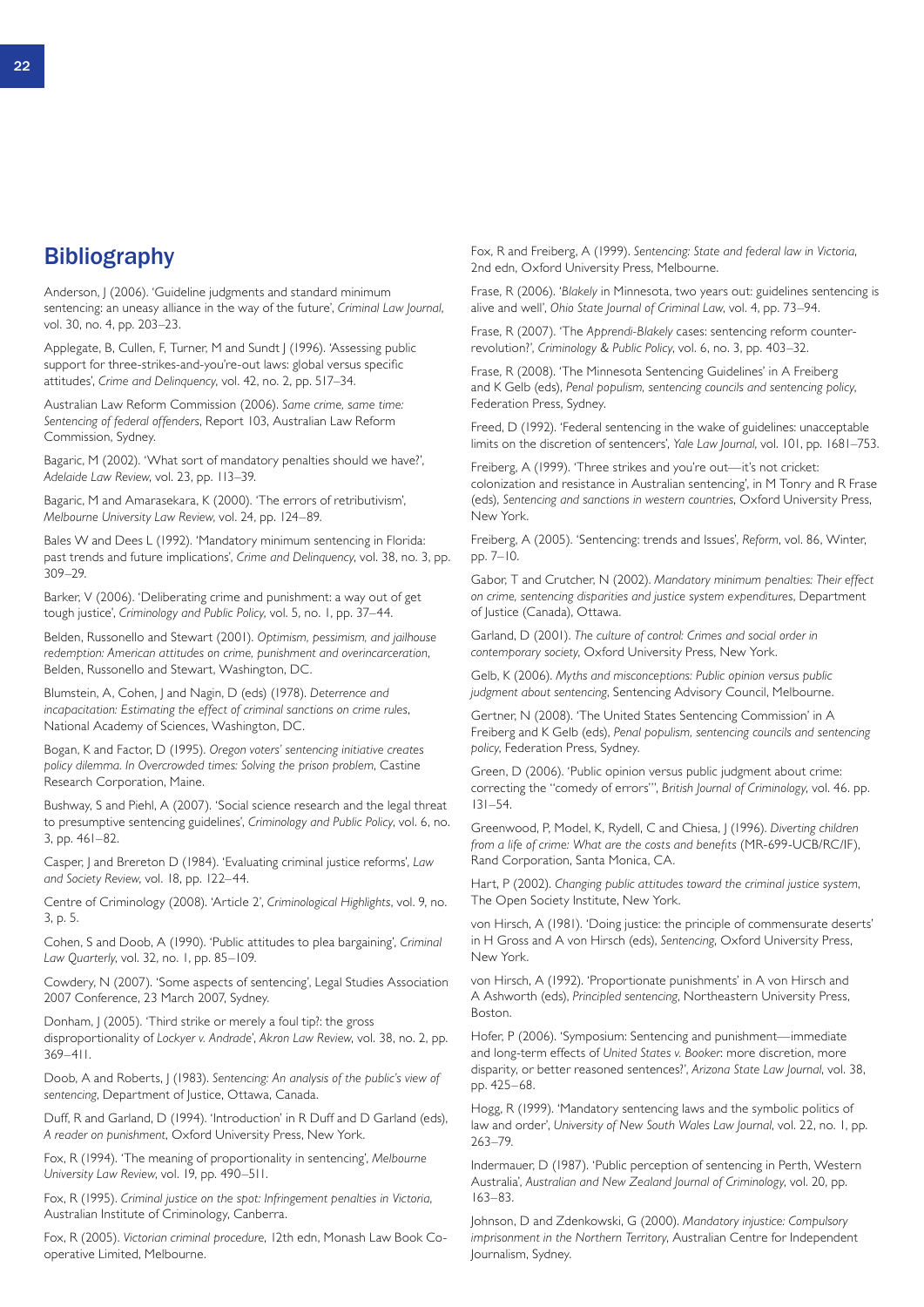Judicial Conference of Australia (2007). *Judge for yourself: A guide to sentencing in Australia*, Judicial Conference of Australia, Adelaide; also available at: <www.sentencingcouncil.vic.gov.au> under 'Publications'.

Keane, J, Poletti, P and Donnelly, H (2004). *Common offences and the use of imprisonment in the District and Supreme Courts in 2002*, Sentencing Trends and Issues No. 30, Judicial Commission of New South Wales, Sydney.

King, R (2008). *The state of sentencing 2007: Developments in policy and practice*, Sentencing Project, Washington DC.

Law Council of Australia (2001). *The mandatory sentencing debate*, Law Council of Australia, Canberra.

McCoy C and Krone, T (2002). 'Mandatory sentencing: lessons from the United States', *Indigenous Law Bulletin*, vol. 5, no. 17, pp. 19–22.

Marien, M (2003). *Standard non-parole sentencing and guideline judgments: Where to from here?*, Lawlink: NSW Attorney-General's Department, viewed 14 February 2008, <www.lawlink.nsw.gov.au/lawlink/clrd/ll\_clrd.nsf/ vwPrint1/CLRD\_standard\_sentencing>.

Martinson, R (1974). 'What works?: questions and answers about prison reform', *Public Interest*, vol. 35, pp. 22–54.

Maruna, S and King, A (2004). 'Public opinion and community penalties' in A Bottoms, S Rex and G Robinson (eds), *Alternative to prison: Options for an insecure society*, Willan Publishing, Cullompton, UK.

Merrit, N, Fain, T and Turner, S (2006). 'Oregon's get tough sentencing reform: a lesson in justice system adaptation', *Criminology and Public Policy*, vol. 5, no. 1, pp. 5–36.

Minnesota Sentencing Guidelines Commission (2007). *Minnesota Sentencing Guidelines and Commentary—Revised August 1, 2007*, Minnesota Sentencing Guidelines Commission, St Paul, MN.

Morgan, N (1999). 'Capturing crims or capturing votes? The aims and effects of mandatories', *University of New South Wales Law Journal*, vol. 22, no. 1, pp. 267–79.

Morgan, N, Blagg, H and Williams, V (2001). *Mandatory sentencing in Western Australia and the impact on Aboriginal youth*, Aboriginal Justice Council, Perth.

NSW Sentencing Council (2006). *Report on sentencing trends and practices 2005-06*, NSW Sentencing Council, Sydney; also available on <www.lawlink. nsw.gov.au/sentencingcouncil>.

Posner, R (1985). 'An economic theory of criminal law', *Columbia Law Review*, vol. 85, pp. 1193–231.

Productivity Commission (2007). *Report on Government Services 2007*, Productivity Commission, Canberra.

Public Safety Performance Project (2007). *Public safety, public spending: Forecasting America's prison population 2007–2011*, Public Safety Performance Project, Washington DC (also published as Public Safety Performance Project, 'Public safety, public spending: forecasting America's prison population 2007–2011', *Federal Sentencing Reporter*, vol. 19, pp. 234–67, and available online at <www.pewcenteronthestates.org/uploadedFiles/ Public%20Safety%20Public%20Spending.pdf>.

Roberts, J (2003). 'Public opinion and mandatory sentencing: a review of international findings', *Criminal Justice and Behaviour*, vol. 30, no. 4, pp. 483–508.

Roberts, J and Hough, M (2005). *Understanding public attitudes to criminal justice*, Open University Press, London.

Roche, D (1999). *Mandatory sentencing*, Trends and Issues in Crime and Criminal Justice No. 138, Australian Institute of Criminology, Canberra.

Roser, W, Veltro, F, Favretto, J and Bellanto, A (2003). *Sentencing law NSW*. Butterworths, Sydney.

Schultz, D (2000). 'No joy in Mudville tonight: the impact of "three strike" laws on state and federal corrections policy, resources and crime control', *Cornell Journal of Law and Public Policy*, vol. 9, pp. 557–84.

Sentencing Advisory Council (2008). *Suspended sentences and intermediate sentencing orders: Final report—Part 2*, Sentencing Advisory Council, Melbourne.

Sentencing Advisory Council (2007a). *High-risk offenders: Post-sentence supervision and detention—Final report*, Sentencing Advisory Council, Melbourne.

Sentencing Advisory Council (2007b). *Sentence indication and specified sentence discount: Final report*, Sentencing Advisory Council, Melbourne.

Sherman, L, Gottfredson, D, MacKenzie, D, Eck, J, Reuter, P and Bushways, S (1998). *Preventing crime—What works, what doesn't, what's promising: A report to the United States Congress*, National Institute of Justice, Washington, DC.

Sprott, J and Doob, A (1997). 'Fear, victimisation, and attitudes to sentencing, the courts, and police', *Canadian Journal of Criminology*, vol. 39. no. 3, pp. 275–91.

Tonry, M (1992). 'Mandatory penalties' in M Tonry (ed.), *Crime and justice*, University of Chicago Press, Chicago.

Tonry, M (1996). *Sentencing matters*, Oxford University Press, New York.

Tonry, M (2005). 'The functions of sentencing and sentencing reform', *Stanford Law Review*, vol. 58, October, pp. 37–66.

Tonry, M (2006). 'Criminology, mandatory minimums, and public policy' *Criminology and Public Policy*, vol. 5, no. 1, pp. 45–56.

Ulmer, J, Kurlychek, M and Kramer, J (2007). 'Prosecutorial discretion and the imposition of mandatory minimum sentences', *Journal of Research in Crime and Delinquency*, vol. 44, no. 4, pp. 427–58.

United Nations Committee Against Torture (2000). *Concluding observations of the Committee Against Torture: Australia* (UN Doc A/56/44), United Nations Committee Against Torture, Geneva.

United Nations Committee on the Elimination of Racial Discrimination (2005). *Concluding observations of the Committee on the Elimination of Racial Discrimination: Australia* (UN Doc CERD/C/AUS/CO/14), United Nations Committee on the Elimination of Racial Discrimination, Geneva.

United Nations Committee on the Rights of the Child (2005). *Concluding observations: Australia* (UN Doc CRC/C/15/Add.268), United Nations Committee on the Rights of the Child, Geneva.

United Nations Human Rights Committee (2000). *Concluding observations of the Human Rights Committee: Australia* (UN Doc A/55/40), United Nations Human Rights Committee, Geneva.

United States Sentencing Commission (2007). *Guidelines manual*, United States Sentencing Commission, Washington, DC.

Vitiello, M (1997). 'Three strikes: can we return to rationality?', *Journal of Criminal Law and Criminology*, vol. 87, pp. 395–481.

Walker, N (1985). *Sentencing theory and practice*, Butterworths, London.

Warner, K (2007a). 'Sentencing review 2006–2007', *Criminal Law Review*, vol. 31, no. 6, pp. 359–68.

Warner, K (2007b). 'Mandatory sentencing and the role of the academic'. *Criminal Law Forum*, vol. 18, no. 3–4, pp. 321–47.

Wooldredge, J (1996). 'Research note: a state-level analysis of sentencing policies and inmate crowding in state prisons', *Crime and Delinquency*, vol. 42, no. 2, pp. 456–66.

Zimring, F and Hawkins, G (1973). *Deterrence: The legal threat in crime control*, University of Chicago, Chicago.